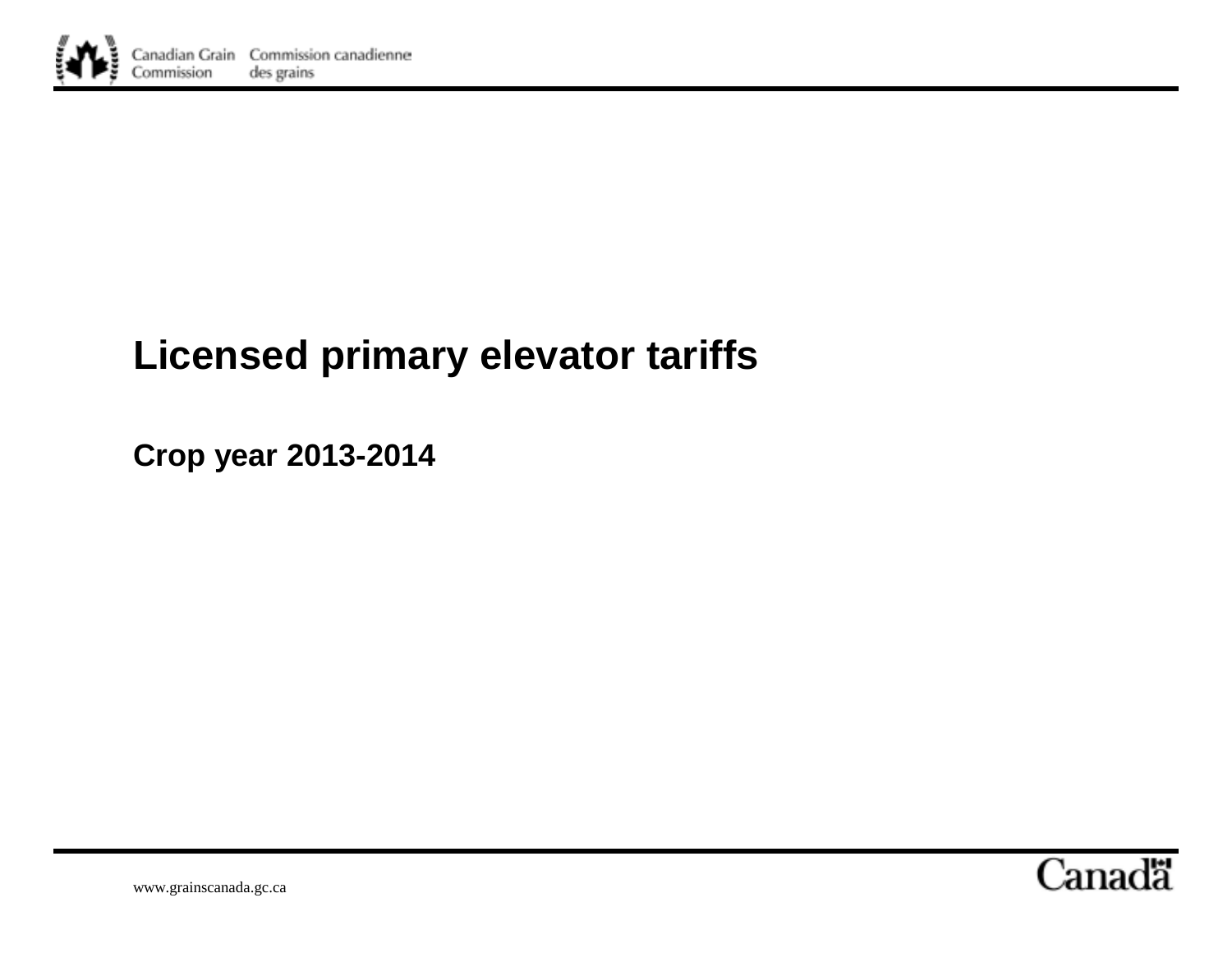Crop Year 2013-2014

#### **Elevation**

Receiving, elevating and loading out

|                                    | Basis     | Wheat<br>(including<br>durum) | Oats           | <b>Barley</b>         | Rye            | Flax-<br>seed | Canola,<br>Rapeseed<br>or Mustard | Corn                     | Sunflower<br>Seed | Soybeans<br>or Peas | Other<br>Grains or<br>Scrgs. |
|------------------------------------|-----------|-------------------------------|----------------|-----------------------|----------------|---------------|-----------------------------------|--------------------------|-------------------|---------------------|------------------------------|
|                                    |           |                               |                |                       |                |               | - \$ per tonne -                  |                          |                   |                     |                              |
| <b>ADM Agri-Industries Company</b> | <b>GW</b> | 12.20                         | $\blacksquare$ |                       |                |               | 10.00                             | $\blacksquare$           |                   |                     |                              |
| Agri-Tel Grain Ltd.                | GW        | 15.00                         | 15.00          | 15.00                 | 15.00          | 15.00         | 15.00                             | 15.00                    | 15.00             | 15.00               | 15.00                        |
| Agro Source Ltd.                   | GW        | 40.00                         | 40.00          | 40.00                 | 40.00          | 40.00         | 40.00                             | 40.00                    | 40.00             | 40.00               | 40.00                        |
| Alliance Pulse Processors Inc.     | GW        |                               |                |                       |                |               | $\blacksquare$                    |                          |                   |                     | 60.00                        |
| Besco Grain Ltd.                   | <b>NW</b> | 15.00                         | 15.00          | 15.00                 | 15.00          | 15.00         | 15.00                             | 15.00                    | 15.00             | 15.00               | 15.00                        |
| Blue Hills Processors (2003) Ltd.  | GW        | 15.25                         | 15.25          | 15.25                 | 10.50          | 15.00         | 15.00                             | $\overline{\phantom{0}}$ | ۰.                | 60.00               | 60.00                        |
| BP & Sons Grain and Storage Inc.   | GW        | 8.00                          | 8.00           | 8.00                  | 8.00           | 8.00          | 8.00                              | 8.00                     | 8.00              | 8.00                | 8.00                         |
| Canada Malting Co. Ltd.            | GW        | 100.00                        | 100.00         | 100.00                | 100.00         | 100.00        | 100.00                            | 100.00                   | 100.00            | 100.00              | 100.00                       |
| Cargill Limited $1/2$              | GW        |                               |                |                       |                |               |                                   |                          |                   |                     |                              |
| Manitoba                           |           | 15.50                         | 14.67          | 15.95 $\frac{2}{ }$   | 9.50           | 11.45         | 12.25                             | 12.20                    | 28.70             | 14.75               | 18.17                        |
| Saskatchewan                       |           | 15.50                         | 13.00          | $15.95^{\frac{2}{5}}$ | 9.50           | 11.45         | 12.25                             | 12.20                    | 28.70             | 14.75               | 18.17                        |
| All Alberta & B.C. locations       |           | 15.50                         | 17.63          | 15.95 $\frac{2}{3}$   | 11.29          | 16.92         | 17.20                             | 12.20                    | 28.70             | 14.75               | 18.17                        |
| <b>CMI Terminal Joint Venture</b>  | GW        | $15.50 +$                     | 15.00          | $15.95$ $2/+$         | 12.50          | 15.00         | 15.00                             | 12.50                    | 26.00             | 15.00               | 66.00                        |
| Diefenbaker Sd. Processors Ltd.    | <b>GW</b> |                               | $\blacksquare$ |                       |                | 10.00         | $\blacksquare$                    |                          |                   | 5.00                | 10.00                        |
| <b>Delmar Commodities</b>          | GW        | 14.95                         | 15.00          | $15.95$ $2/$          | 13.00          | 15.00         | 14.00                             | 12.00                    | 35.00             | 12.00               | 20.00                        |
| Dunnington Holdings Ltd.           | GW        | ۰.                            | $\blacksquare$ | $\blacksquare$        | $\blacksquare$ | 60.00         | 60.00                             | $\blacksquare$           |                   | 60.00               | 60.00                        |
| <b>Fillmore Seeds</b>              | <b>NW</b> | 13.50                         | 12.25          | 25.00                 | 12.00          | 18.00         | 18.00                             | 11.50                    | 24.00             | 14.00               | 16.00                        |

Gross weight (GW) = Total weight received

Net weight (NW) = Accountable gross weight less dockage

+Grade Improvement \$125.00/MT 1/ Outward elevation to boxcars - Cargill Ltd. - \$60.00

2/ Designated Barley - Cargill - MB. \$18.00 CMI Terminal Joint Venture - \$19.60 Sask. \$18.00 Delmar Commodities - \$17.00 Alta. \$18.00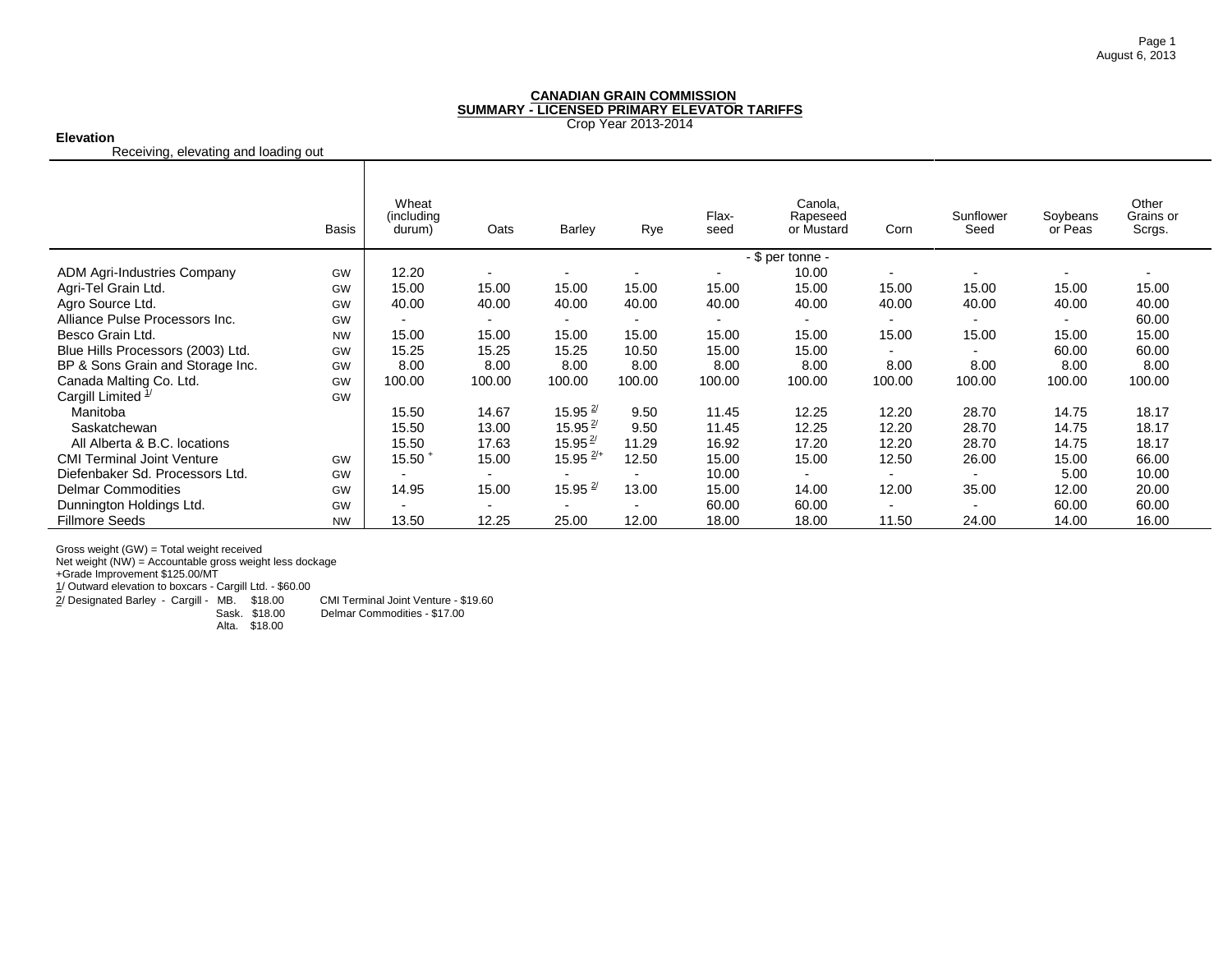Crop Year 2013-2014

#### **Elevation**

Receiving, elevating and loading out

|                                              | <b>Basis</b> | Wheat<br>(including)<br>durum) | Oats      | <b>Barley</b>         | Rye   | Flax-<br>seed  | Canola,<br>Rapeseed or<br>Mustard | Corn                     | Sunflower<br>Seed        | Soybeans<br>or Peas      | Other<br>Grains or<br>Scrgs. |
|----------------------------------------------|--------------|--------------------------------|-----------|-----------------------|-------|----------------|-----------------------------------|--------------------------|--------------------------|--------------------------|------------------------------|
|                                              |              |                                |           |                       |       |                | - \$ per tonne -                  |                          |                          |                          |                              |
| <b>Gardiner Dam Terminal</b>                 | GW           | 15.50 $\frac{4}{1}$            | 15.00     | 15.95 $\frac{1}{4}$   | 12.50 | 15.00          | 15.00                             | 12.50                    | 26.00                    | 15.00                    | 66.00                        |
| <b>Great Northern Grain Terminal</b>         | GW           | $15 - 20$                      | $15 - 20$ | 15-20                 | 15-20 | 15-20          | 15-20                             | 15-20                    | 15-20                    | $15 - 20$                | 15-20                        |
| Great Sandhills Terminal Ltd.                | GW           | $15.00^{+}$                    | 15.00     | 15.00                 | 20.00 |                | 20.00                             | $\overline{\phantom{a}}$ |                          | 20.00                    | 20.00                        |
| J.K. Milling Canada Ltd.                     | GW           |                                |           |                       |       |                |                                   | $\overline{\phantom{a}}$ | $\overline{\phantom{a}}$ | 60.00                    | 60.00                        |
| Johnson Seeds, S.S.                          | <b>NW</b>    | 10.75                          | 15.00     | 13.00                 | 10.00 | 18.00          | 18.00                             | $\overline{\phantom{a}}$ | 25.00                    | 13.00                    | 17.50                        |
| <b>JRS Commodities Ltd.</b>                  | GW           | 12.50                          | 15.00     | 15.00                 | 12.00 | 14.00          | 12.00                             | 12.00                    | 20.00                    | 12.50                    | 20.00                        |
| Keystone Grain Ltd.                          | GW           | 12.50                          | 15.00     | 15.00                 | 12.00 | 14.00          | 12.00                             | 12.00                    | 20.00                    | 12.50                    | 20.00                        |
| Lakeside Global Grains Inc.                  | GW           |                                |           |                       |       | 12.50          | 12.50                             |                          |                          | $\overline{\phantom{a}}$ | 12.50                        |
| Legumex Walker Canada Inc.                   | GW           | 60.00                          | 60.00     | 60.00                 | 60.00 | 60.00          | 60.00                             | 60.00                    | 60.00                    | 60.00                    | 60.00                        |
| Lethbridge Inland Terminal Ltd.              | GW           | 14.80                          | 15.60     | 15.60 $\frac{1}{2}$   | 12.50 | 15.05          | 15.60                             | $\overline{\phantom{a}}$ | $\overline{\phantom{a}}$ | 17.10                    | 17.10                        |
| Linear Grain Inc.                            | GW           | 16.00                          |           |                       |       |                |                                   |                          |                          |                          |                              |
| Louis Dreyfus - Mb./Sk./Ab. $\frac{2}{3}$    | GW           | 14.60                          | 13.50     | 15.50 $\frac{1}{2}$   | 12.00 | 16.00          | 16.50                             | 12.00                    | 28.00                    | 18.00                    | 18.00                        |
| Mission Terminal Inc.                        | GW           | 14.00                          | 15.00     | 13.00                 | 12.00 | 15.00          | 16.00                             | 12.75                    | 29.00                    | 16.00                    | 19.00                        |
| Naber Specialty Grains Ltd.                  | GW           | 13.50                          | 12.25     | 25.00                 | 12.00 | 18.00          | 18.00                             | 11.50                    | 24.00                    | 14.00                    | 16.00                        |
| North West Terminal                          | GW           | 14.25 $\frac{3}{2}$            | 18.25     | $20.25$ $\frac{3}{2}$ | 14.25 | 14.25          | 14.25                             | 14.25                    | 34.75                    | 16.25                    | 19.25                        |
| Parrish & Heimbecker                         | GW           |                                |           |                       |       |                |                                   |                          |                          |                          |                              |
| Manitoba                                     |              | 15.50*                         | 15.75     | 15.50 $\frac{1}{2}$   | 11.25 | 14.00          | 14.35                             | 12.00                    | 20.50                    | 13.30                    | 14.50                        |
| Saskatchewan                                 |              | $15.50*$                       | 14.10     | $15.50 \frac{1}{2}$   | 11.25 | 14.00          | 14.35                             | 12.00                    | 20.50                    | 13.30                    | 14.50                        |
| Alberta & B.C.                               |              | 14.60                          | 13.75     | 15.50 $\frac{1}{2}$   | 11.00 | 13.50          | 14.00                             | 11.75                    | 20.00                    | 13.00                    | 14.00                        |
| Paterson Grain Div. of Pat. GlobalFoods Inc. |              |                                |           |                       |       |                |                                   |                          |                          |                          |                              |
| Manitoba                                     | GW           | 14.99                          | 18.78     | 14.99 $\frac{1}{2}$   | 10.76 | 18.34          | 18.00                             | 14.99                    | 19.32                    | 19.00                    | 13.79                        |
| Saskatchewan                                 | GW           | 14.99                          | 16.25     | 14.99 $\frac{1}{2}$   | 9.33  | 18.00          | 18.00                             | 15.99                    | 19.11                    | 19.00                    | 14.70                        |
| Alberta                                      | GW           | 14.99                          | 18.35     | 14.99 $\frac{1}{2}$   | 7.26  | 18.00          | 18.00                             | 14.89                    | 18.99                    | 19.00                    | 12.59                        |
| Prairie Pulse Inc.                           | GW           |                                |           |                       |       | $\blacksquare$ | $\blacksquare$                    | $\overline{\phantom{a}}$ | $\overline{\phantom{a}}$ | $\overline{\phantom{a}}$ | 60.00                        |

Gross weight (GW) = Total weight received

Net weight (NW) = Accountable gross weight less dockage

\*Durum Wheat \$15.05

+Blending for sprouts - \$25.00/MT<br><u>1</u>/ Designated Barley - Gardiner Dam Terminal - \$19.60 <del><sup>3/</sup>,</del>

Louis Dreyfus (Additional \$1.75 Selection Fee) Parrish & Heimbecker - Mb.& Sk., \$19.00, Ab./B.C. \$18.00, N.M. Paterson & Sons – \$19.59, Lethbridge Inland Terminal Ltd. \$18.90

2/ Sampling Fee - \$6.20 per sample

3/ Grade Improvement - \$45.00/MT

4/ Grade Improvement - \$125.00/MT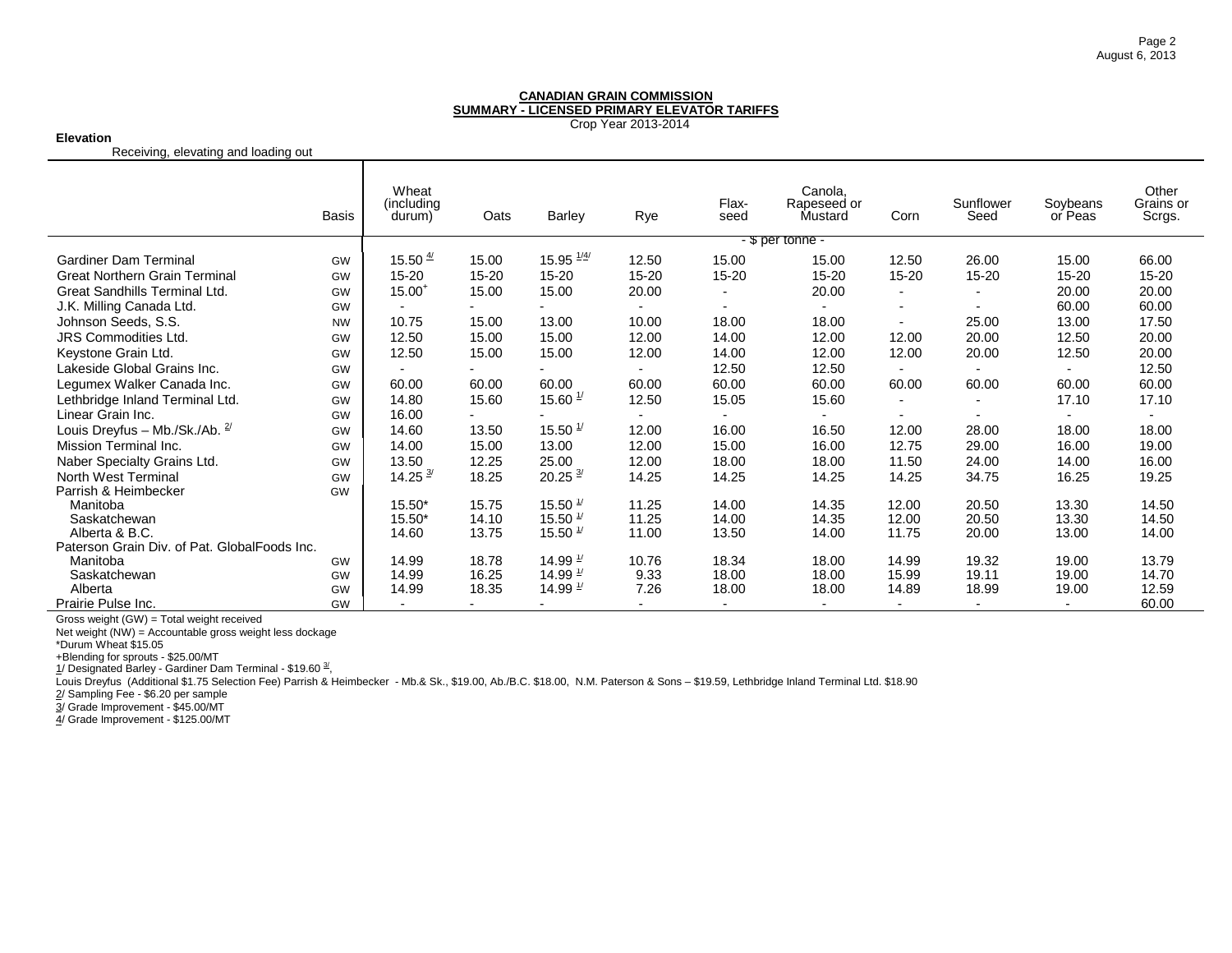Crop Year 2013-2014

#### **Elevation**

Receiving, elevating and loading out

|                                                                 | <b>Basis</b>    | Wheat<br>(including)<br>durum) | Oats                     | Barley                         | Rye           | Flax-<br>seed            | Canola,<br>Rapeseed or<br>Mustard | Corn  | Sunflower<br>Seed        | Soybeans<br>or Peas      | Other<br>Grains or<br>Scrgs. |
|-----------------------------------------------------------------|-----------------|--------------------------------|--------------------------|--------------------------------|---------------|--------------------------|-----------------------------------|-------|--------------------------|--------------------------|------------------------------|
|                                                                 |                 |                                |                          |                                |               |                          | - \$ per tonne -                  |       |                          |                          |                              |
| <b>Prairie West Terminal</b>                                    | GW              | 15.07                          | 13.82                    | 17.56****                      | 8.85          | 14.55                    | 15.26                             | 15.29 | 49.24                    | 18.53                    | 22.76                        |
| Providence Grain Group Inc                                      | GW              | 14.50                          | 9.00                     | 18.80 $\frac{2}{3}$            |               | $\blacksquare$           | 9.00                              |       | $\blacksquare$           | $\overline{\phantom{a}}$ | ٠                            |
| Richardson Pioneer Limited <sup>1/</sup>                        | GW              | $15.50$ **                     | 15.00                    | 15.95 $^{2/2}$                 | 10.03         | 12.25                    | 12.81                             | 12.25 | 27.85                    | 14.48                    | 16.71                        |
| R.W. Organic Ltd.                                               | GW              | 11.50                          | 11.50                    | 11.50                          | 11.50         | $\overline{\phantom{0}}$ | $\overline{\phantom{0}}$          |       | $\overline{\phantom{0}}$ | $\overline{\phantom{a}}$ | $\blacksquare$               |
| Seed-Ex Inc.                                                    | GW              | 15.00                          | 15.00                    | 15.00                          | 12.00         | 12.00                    | 14.00                             | 12.00 | 28.00                    | 12.00                    | 20.00                        |
| Shamrock Seeds (2006) Ltd.                                      | GW              | 60.00                          | 60.00                    | 60.00                          | 60.00         | 60.00                    | 60.00                             | 60.00 | 60.00                    | 60.00                    | 60.00                        |
| Simpson Seeds Inc.                                              | GW              | 60.00                          | 60.00                    | 60.00                          | 60.00         | 60.00                    | 60.00                             | 60.00 | 60.00                    | 60.00                    | 60.00                        |
| Southland Pulse Inc.                                            | GW              |                                |                          | $\blacksquare$                 |               |                          |                                   |       |                          | 60.00                    | 60.00                        |
| South West Terminal                                             | GW              | 15.00                          | 12.25                    | 14.25 $\frac{2}{3}$            | 9.20          | 11.45                    | 11.60                             |       | 27.50                    | 12.00                    | 14.05                        |
| Toepfer Int'l, Western Grn & Proc. Div.                         | GW              |                                | $\overline{\phantom{a}}$ |                                |               | 30.00                    | 30.00                             |       |                          |                          | 30.00                        |
| Tri Lake Agri Limited $\frac{1}{2}$                             | GW              | $15.50$ $^{++}$                | 15.00                    | 15.95 $\frac{27}{1}$           | 10.03         | 12.25                    | 12.04                             | 12.25 | 27.85                    | 14.48                    | 16.71                        |
| Vandaele Seeds Ltd.                                             | GW              | 15.00                          | 15.00                    | 15.00                          | 15.00         | 15.00                    | 15.00                             | 15.00 | 15.00                    | 15.00                    | 15.00                        |
| Veikle Grain Ltd.                                               | GW              | 14.25                          | 18.25                    | 20.25                          | 40.00         | 40.00                    | 18.00                             | 40.00 | 40.00                    | 18.00                    | 40.00                        |
| Ventures West Processors Ltd.                                   | GW              |                                | $\overline{\phantom{a}}$ |                                |               | $\overline{\phantom{0}}$ |                                   |       | $\overline{\phantom{0}}$ |                          | 8.00                         |
| Viterra                                                         | GW              | $15.50 +$                      | 15.00                    | 15.95 $\frac{2}{1}$            | 12.50         | 15.00                    | 15.00                             | 12.50 | 26.00                    | 15.00                    | 66.00                        |
| Walker Seeds Ltd.                                               | GW              | 60.00                          | 60.00                    | 60.00                          | 60.00         | 60.00                    | 60.00                             | 60.00 | 60.00                    | 60.00                    | 60.00                        |
| Westmor Terminals Inc.                                          | GW              | $15.50$ $^{++}$                | 15.00                    | 15.95 $\frac{27}{1}$           | 13.00         | 15.00                    | 13.00                             |       | $\overline{\phantom{a}}$ | 14.00                    |                              |
| Westlock Terminals (NGC) Ltd.                                   | GW              | 15.75<br>14.70                 | 11.35                    | 16.25                          | 8.00          | 12.00                    | 13.00                             | 13.00 | 40.00                    | 16.00                    | 19.00                        |
| Wetaskiwin Seed & Grn Co-op Ltd.<br>Weyburn Inland Terminals 4/ | GW              | 16.20 $\frac{3}{2}$            | 15.00<br>11.86           | 15.50<br>15.28 $\frac{2/3}{3}$ | 12.50<br>8.16 | 15.00<br>11.55           | 15.00<br>11.55                    | 12.50 | 26.00                    | 15.00<br>13.62           | 22.00                        |
| Zeghers Seed Inc.                                               | <b>NW</b><br>GW | 15.00                          | 15.00                    | 15.00                          | 15.00         | 15.00                    | 15.00                             | 15.00 | $\blacksquare$<br>15.00  | 15.00                    | 14.09<br>15.00               |
|                                                                 |                 |                                |                          |                                |               |                          |                                   |       |                          |                          |                              |

Gross weight (GW) = Total weight received

Net weight (NW) = Accountable gross weight less dockage

+ Grade Improvement \$125.00/MT

++ Grade Improvement \$100.00/MT \*\*\* Add \$4.00/tonne if CWB grain occupies more than 50% of licenses capacity

\*\*\*\*Add \$4.00/tonne for Des Barley

1/ Outward elevation to boxcars: Tri Lake Agri. Ltd. \$63.35, Richardson Pioneer Ltd. \$63.35

2/ Designated Barley – Viterra - \$19.60, Tri Lake Agri. \$19.00, Westmor Terminals Inc. \$19.00

Weyburn Inl. Term. - \$19.00, Providence Grain Group Inc. \$18.80, South West Terminal - \$19.00, Richardson Pioneer Ltd. \$19.00

 $\underline{3}$ / Elevation charges at Lake Alma, Sask.  $14.30$  . 14.30  $11.88$ 

4/ Outward elevation to trucks \$10.00/tonne in addition to current filed elevation tariffs for all grains.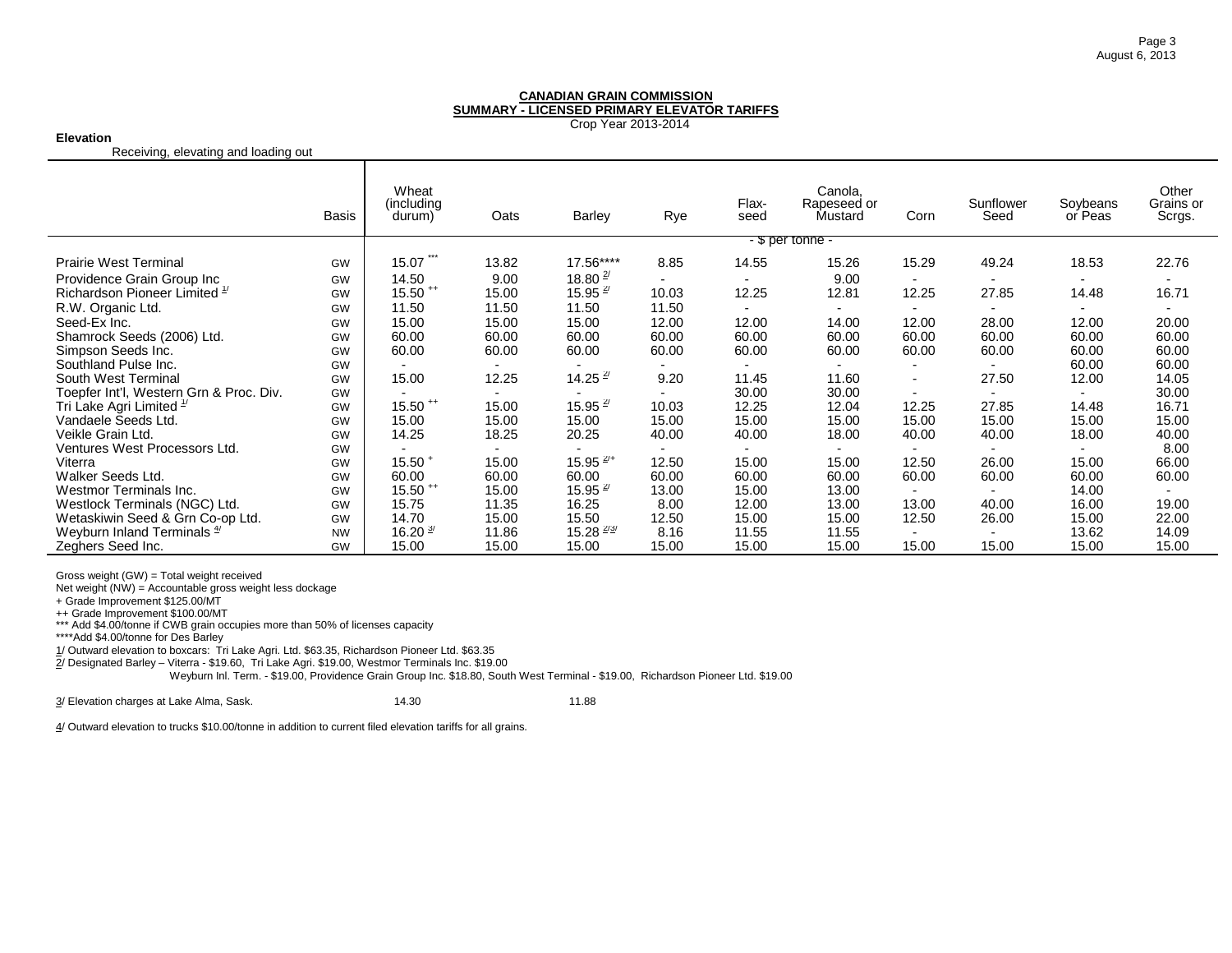Crop Year 2013-2014

**Elevation** Additional Charges

| Additional Unarges                     |           |                      |                          |                          |                          |                |                     |                          |           |          |                    |                                                |
|----------------------------------------|-----------|----------------------|--------------------------|--------------------------|--------------------------|----------------|---------------------|--------------------------|-----------|----------|--------------------|------------------------------------------------|
| Removal of dockage - terminal cleaning |           | Wheat<br>(including  |                          |                          |                          | Flax-          | Canola,<br>Rapeseed |                          | Sunflower | Soybeans | Other<br>Grains or | <b>ADMINISTRATION</b><br><b>CONSIGNED CARS</b> |
|                                        | Basis     | durum)               | Oats                     | Barley                   | Rye                      | seed           | or Mustard          | Corn                     | Seed      | or Peas  | Scrgs.             | (percar)                                       |
|                                        |           |                      |                          |                          |                          |                | - \$ per tonne -    |                          |           |          |                    |                                                |
| Agri-Tel Grain Ltd.                    | GW        | 15.00                | 15.00                    | 15.00                    | 15.00                    | 15.00          | 15.00               | 15.00                    | 15.00     | 15.00    | 15.00              |                                                |
| Agro Source Ltd.                       | GW        | 20.00                | 20.00                    | 20.00                    | 20.00                    | 20.00          | 20.00               | 20.00                    | 20.00     | 20.00    | 20.00              | 160.00                                         |
| Alliance Pulse Processors Inc.         | GW        |                      | $\overline{\phantom{0}}$ | $\overline{\phantom{a}}$ | $\overline{\phantom{a}}$ |                |                     |                          |           |          | 27.00              |                                                |
| Blue Hills Processors Ltd.             | GW        | 15.25                | 15.25                    | 15.25                    | 10.50                    | 15.00          | 15.00               |                          |           | 50.00    | 50.00              |                                                |
| Canada Malting Co. Ltd. 4              | GW        | 6.25                 | 6.25                     | 6.25                     | 6.25                     | 6.25           | 6.25                | 6.25                     | 6.25      | 6.25     | 6.25               |                                                |
| Cargill Limited                        | GW        | 5.70 $\frac{3}{2}$   | 5.73                     | $9.00 \frac{3}{2}$       | 3.67                     | 5.50           | 5.59                | 3.84                     | 12.40     | 4.66     | 5.73               | 100.00                                         |
| <b>CMI Terminal Joint Venture</b>      | GW        | $5.90 \frac{5}{2}$   | 6.50                     | $8.65 \frac{5}{2}$       | 5.55                     | 10.00          | 7.50                | 5.00                     | 12.50     | 7.50     | 10.00              | 300.00                                         |
| <b>Delmar Commodities</b>              | GW        | 5.75                 | 7.00                     | 8.50                     | 6.70                     | 15.00          | 15.00               |                          | 20.00     | 15.00    | 15.00              | 250.00                                         |
| Dunnington Holdings Ltd.               | GW        |                      |                          |                          |                          | 40.00          | 40.00               |                          |           | 40.00    | 40.00              | 100.00                                         |
| <b>Fillmore Seeds</b>                  | <b>NW</b> | 6.00                 | 5.50                     | 6.50                     | 3.75                     | 7.00           | 5.50                | 4.10                     | 13.00     | 5.10     | 5.80               | 110.00                                         |
| <b>Gardiner Dam Terminal</b>           | GW        | $5.90 \frac{5}{2}$   | 6.50                     | $8.65 \frac{5}{2}$       | 5.55                     | 10.00          | 7.50                | 5.00                     | 12.50     | 7.50     | 10.00              | 300.00                                         |
| <b>Great Northern Grain</b>            | GW        | 12.00                | 12.00                    | 12.00                    | 12.00                    | 12.00          | 12.00               | 12.00                    | 12.63     | 5.37     | 7.00               | 200.00                                         |
| Great Sandhills Terminal Ltd.          | GW        | 6.00                 | 6.00                     | 9.00                     | 8.00                     | $\blacksquare$ | 8.00                | $\overline{\phantom{0}}$ |           | 6.00     | 6.00               | 100.00                                         |
| J.K. Milling Canada Ltd.               | GW        |                      |                          |                          |                          |                |                     |                          |           | 50.00    | 50.00              |                                                |
| Johnson Seeds, S.S.                    | <b>NW</b> | 3.00                 | 5.00                     | 3.50                     | 3.00                     | 4.79           | 4.87                |                          | 11.00     | 4.00     | 5.00               | 68.00                                          |
| <b>JRS Commodities Ltd.</b>            | GW        | 4.85                 | 7.00                     | 6.00                     | 6.00                     | 13.00          | 13.00               | 6.00                     | 20.00     | 12.00    | 12.00              |                                                |
| Keystone Grain Ltd.                    | GW        | 4.85                 | 7.00                     | 6.00                     | 6.00                     | 13.00          | 13.00               | 6.00                     | 20.00     | 12.00    | 12.00              |                                                |
| Legumex Walker Canada Inc.             | GW        | 45.00                | 45.00                    | 45.00                    | 45.00                    | 45.00          | 45.00               | 45.00                    | 45.00     | 45.00    | 45.00              | 45.00                                          |
| Lethbridge Inland Terminal Ltd.        | GW        | 5.90                 | 7.30                     | $8.10 \frac{1}{1}$       | 5.10                     | 7.00           | 7.60                | $\overline{\phantom{0}}$ |           | 7.00     | 7.00               | 110.00                                         |
| Linear Grain Inc.                      | GW        | 6.00                 |                          |                          |                          |                |                     |                          |           |          |                    |                                                |
| Louis Dreyfus                          | GW        | 5.65                 | 4.00                     | 8.50                     | 4.00                     | 6.00           | 5.75                |                          |           | 6.00     | 5.24               | 100.00                                         |
| Mission Terminal Inc.                  | GW        | 5.50                 | 6.50                     | 8.75                     | 5.00                     | 9.00           | 7.00                | 5.00                     | 15.00     | 6.00     | 6.00               | 100.00                                         |
| Naber Specialty Grains Ltd.            | GW        | 6.00                 | 5.50                     | 6.50                     | 3.75                     | 7.00           | 5.50                | 4.10                     | 13.00     | 5.10     | 5.80               |                                                |
| North West Terminal                    | GW        | $5.60$ $\frac{2}{3}$ | 6.70                     | $8.60 \frac{2}{3}$       | 5.60                     | 10.20          | 7.20                | 6.20                     | 13.20     | 7.20     | 6.20               | 200.00                                         |

1/ Designated Barley – Lethbridge Inland Terminal Ltd. - \$8.50

2/ Additional cleaning charges – Removal of Ergot \$15.00 Additional cleaning charges – Removal of Fusarium \$15.00/MT

Blending fee \$15.00 3/ Additional cleaning charges – Removal of Ergot \$45.00

Additional cleaning charges – Removal of Fusarium \$15.00/MT Blending fee \$35.00/mt

4/ Blending fee \$40.00

5/ Grade improvement \$125.00/MT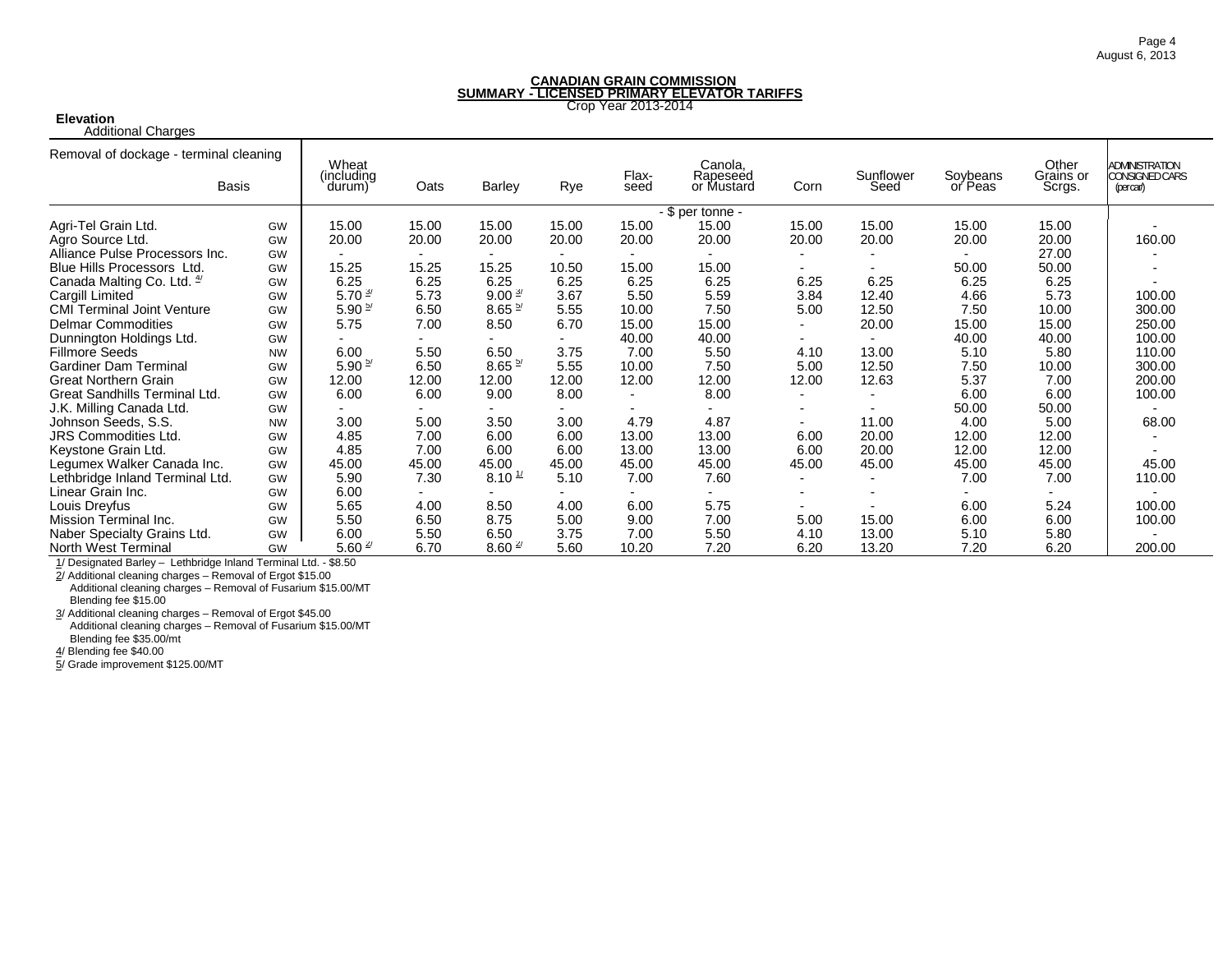#### **Elevation**

| <b>Additional Charges</b> |  |
|---------------------------|--|
|---------------------------|--|

| Removal of dockage - terminal cleaning  |           | Wheat<br>including) |                |                          |                          |                          | Canola,                |                          |                   |                     | Other               | <b>ADMINISTRATION</b><br><b>CONSIGNED CARS</b><br>$(percar)$ |
|-----------------------------------------|-----------|---------------------|----------------|--------------------------|--------------------------|--------------------------|------------------------|--------------------------|-------------------|---------------------|---------------------|--------------------------------------------------------------|
| <b>Basis</b>                            |           | durum)              | Oats           | <b>Barley</b>            | Rye                      | Flax-<br>seed            | Rapeseed<br>or Mustard | Corn                     | Sunflower<br>Seed | Soybeans<br>or Peas | Grains or<br>Scrgs. |                                                              |
|                                         |           |                     |                |                          |                          |                          | - \$ per tonne -       |                          |                   |                     |                     |                                                              |
| Parrish & Heimbecker <sup>4/</sup>      | GW        |                     |                |                          |                          |                          |                        |                          |                   |                     |                     |                                                              |
| Man.                                    |           | $5.75*$             | 6.15           | $8.50 \frac{1}{2}$       | 4.50                     | 6.65                     | 6.25                   | 4.15                     | 13.50             | 5.10                | 6.15                | 100.00                                                       |
| Sask. <sup>5/</sup>                     |           | $5.75*$             | 6.15           | $8.50 \frac{1}{1}$       | 4.50                     | 6.50                     | 6.25                   | 4.15                     | 13.50             | 5.10                | 6.15                | 100.00                                                       |
| Alta, & B.C.                            |           | 5.70                | 6.20           | $7.90 \frac{1}{1}$       | 4.39                     | 6.00                     | 6.10                   | 4.00                     | 13.00             | 5.00                | 6.00                | 69.50                                                        |
| Paterson Gr/Div of Pat GlobalFoods Inc. |           |                     |                |                          |                          |                          |                        |                          |                   |                     |                     |                                                              |
| Man.                                    | <b>GW</b> | 6.40                | 6.15           | $9.00 \frac{1}{1}$       | 3.56                     | 10.05                    | 6.77                   | 4.00                     | 11.92             | 7.99                | 5.50                | 69.50                                                        |
| Sask.                                   | GW        | 6.40                | 6.74           | $9.00 \frac{1}{1}$       | 3.56                     | 10.39                    | 6.77                   | 4.00                     | 11.92             | 7.99                | 5.50                | 69.50                                                        |
| Alta.                                   | GW        | 6.40                | 6.39           | $9.00 \frac{1}{1}$       | 3.56                     | 10.39                    | 6.77                   | 4.00                     | 11.92             | 7.99                | 5.50                | 69.50                                                        |
| Prairie Pulse Inc.                      | GW        |                     |                | $\overline{\phantom{0}}$ | $\overline{\phantom{0}}$ |                          |                        | $\overline{\phantom{a}}$ |                   |                     | 45.00               |                                                              |
| <b>Prairie West Terminal</b>            | GW        | 5.48                | 6.71           | 10.35                    | 4.46                     | 10.22                    | 6.81                   | 4.24                     | 13.69             | 5.40                |                     |                                                              |
| Providence Grain Group Inc.             | GW        | 6.00                |                | $9.10 \frac{1}{1}$       | $\overline{\phantom{0}}$ | $\overline{\phantom{0}}$ |                        |                          |                   |                     |                     | 80.00                                                        |
| Richardson Pioneer Ltd.                 | GW        | 5.90                | 6.50           | 8.70                     | 3.75                     | 9.36                     | 6.45                   |                          | 12.04             | 6.00                | 6.00                | -+                                                           |
| R.W. Organic Ltd.                       | GW        | 11.00               |                | 11.00                    | 11.00                    | 11.00                    |                        |                          |                   |                     |                     |                                                              |
| Seed-Ex Inc.                            | GW        | 8.00                | 8.00           | 8.00                     | 8.00                     | 12.00                    | 12.00                  | 8.00                     | 20.00             | 8.00                | 20.00               |                                                              |
| Shamrock Seeds (2006) Ltd.              | GW        | 45.00               | 45.00          | 45.00                    | 45.00                    | 45.00                    | 45.00                  | 45.00                    | 45.00             | 45.00               | 45.00               |                                                              |
| Simpson Seeds Inc.                      | GW        | 40.00               | 40.00          | 40.00                    | 40.00                    | 40.00                    | 40.00                  | 40.00                    | 40.00             | 40.00               | 40.00               |                                                              |
| Southland Pulse Inc.                    | GW        | $\blacksquare$      | $\blacksquare$ | $\overline{\phantom{0}}$ | $\overline{\phantom{a}}$ | $\sim$                   |                        | $\overline{\phantom{0}}$ | $\sim$            | 50.00               | 50.00               |                                                              |
| South West Terminal <sup>4/</sup>       | GW        | 6.00                | 5.24           | $9.00 \frac{1}{1}$       | 3.36                     | 5.04                     | 5.59                   | $\blacksquare$           | 11.35             | 4.26                | 5.24                | 100.00                                                       |
| Toepfer Int'l, Western Grn & Proc.      | GW        | 35.00               | 35.00          | 35.00                    | 35.00                    | 65.00                    | 35.00                  | 35.00                    | $\sim$            | 35.00               | 65.00               |                                                              |
| Tri Lake Agri Ltd                       | GW        | 5.90                | 6.50           | 8.70                     | 3.75                     | 9.36                     | 6.45                   | $\blacksquare$           | 12.04             | 6.00                | 6.00                | 73.38                                                        |
| Vandaele Seeds Ltd.                     | GW        | 25.00               | 25.00          | 25.00                    | 25.00                    | 25.00                    | 25.00                  | 25.00                    | 25.00             | 25.00               | 25.00               |                                                              |
| Veikle Grain Ltd.                       | <b>GW</b> | 6.00                | 12.00          | 9.00                     | 20.00                    | 20.00                    | 20.00                  | 20.00                    | 20.00             | 8.00                | 50.00               | 300.00                                                       |
| Ventures West Proc. Ltd.                | <b>GW</b> |                     |                |                          | $\overline{\phantom{a}}$ |                          |                        |                          |                   |                     | 27.00               |                                                              |
| Viterra                                 | GW        | 5.90 $\frac{3}{2}$  | 6.50           | $8.65 \frac{3}{2}$       | 5.55                     | 10.00                    | 7.50                   | 5.00                     | 12.50             | 7.50                | 10.00 $\frac{2}{3}$ | 300.00                                                       |
| Walker Seeds Ltd.                       | GW        | 45.00               | 45.00          | 45.00                    | 45.00                    | 45.00                    | 45.00                  | 45.00                    | 45.00             | 45.00               | 45.00               |                                                              |
| <b>Westmor Terminal Inc.</b>            | GW        | 5.90                | 6.50           | 8.70                     | 5.00                     | 7.00                     | 7.25                   |                          |                   | 5.00                | $\blacksquare$      | 100.00                                                       |
| Westlock Term. Ltd.                     | GW        | 5.50                | 5.51           | 9.18                     | 3.66                     | 8.40                     | 5.59                   | 3.49                     | 11.24             | 4.44                |                     | 300.00                                                       |
| Wetaskiwin Sd.& Grn. Co-op              | GW        | 10.00               | 5.73           | 8.15                     | 3.67                     | 5.50                     | 5.59                   | 3.84                     | 12.40             | 4.66                | 5.73                | 160.00                                                       |
| Weyburn Inland Term.                    | <b>NW</b> | 5.85                | 5.73           | 5.84 $^{1/2}$            | 3.67                     | 5.50                     | 5.59                   |                          |                   | 4.66                | 5.73                | 100.00                                                       |
| Zeghers Seed Inc.                       | GW        | 150.00              | 150.00         | 150.00                   | 150.00                   | 150.00                   | 150.00                 | 150.00                   | 150.00            | 150.00              | 150.00              | $\blacksquare$                                               |

\* Durum wheat \$5.00

+ \$2.00/MT

1/ Designated Barley – Paterson – \$11,33,<br>「P&H – Mb/Sask \$9.70 Alta/BC \$8.70, Weyburn - \$9.25, Providence Grain \$9.10,<br>「SWT - \$9.00

 2/ Beans - \$10.00 3/ Grade Improvement - \$125.00/MT

4/Removal of ergot – Parrish & Heimbecker - \$15.00/MT, SWT, Veikle Grain Ltd. - \$25.00

5/ CWB wheat at Yorkton, SK. – Additional cleaning charges – Removal of Ergot

: \$25.00/MT for tough and (straight grades)

\$35.00/MT for damp grades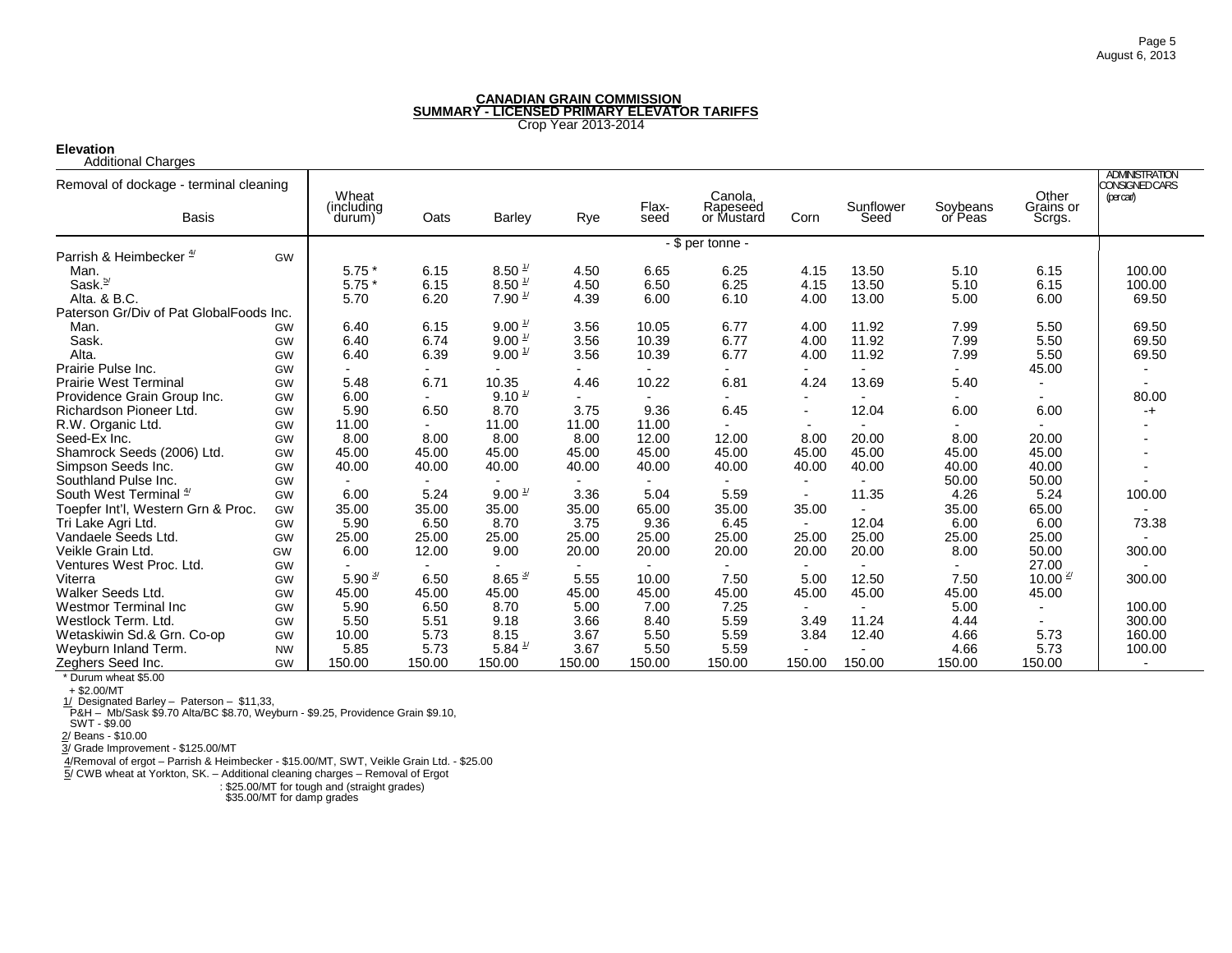## **Storage**

With respect to primary elevator receipts and interim elevator receipts, for each succeeding day or part thereof after the first ten days, excluding the day on which the storage period ends

|                                       | <b>Basis</b> | Wheat<br>(including<br>durum) | Oats           | <b>Barley</b>            | Rye   | Flax-<br>seed            | Canola.<br>Rapeseed<br>or Mustard | Corn                     | Sunflower<br>Seed | Soybeans<br>or Peas | Other<br>Grains or<br>Scrgs. |
|---------------------------------------|--------------|-------------------------------|----------------|--------------------------|-------|--------------------------|-----------------------------------|--------------------------|-------------------|---------------------|------------------------------|
|                                       |              |                               |                |                          |       |                          | - \$ per tonne -                  |                          |                   |                     |                              |
| Agri-Tel Grain Ltd.                   | GW           | .0700                         | .0700          | .0700                    | .0700 | .0700                    | .0700                             | .0700                    | .0700             | .0700               | .0700                        |
| Agro Source Ltd.                      | GW           | .2000                         | .0700          | .0700                    | .0480 | .0500                    | .0550                             | .0500                    | .1100             | .0450               | .0700                        |
| Blue Hill Processors (2003) Ltd.      | GW           | .1500                         | .1500          | .1500                    | .1500 | .1500                    | .1500                             | .1500                    | .1500             | .1500               | .1500                        |
| BP & Sons Grain and Storage Inc.      | GW           | .0250                         | .0250          | .0250                    | .0250 | .0250                    | .0250                             | .0250                    | .0250             | .0250               | .0250                        |
| Canada Malting Co. Ltd.               | GW           | .0500                         | .0700          | .0500                    | .0500 | .0500                    | .0500                             | .0500                    | .0500             | .0500               | .0500                        |
| Cargill Limited                       | GW           | .1200                         | .2100          | .1200                    | .2100 | .2100                    | .2100                             | .0500                    | .1100             | .0450               | .0700                        |
| <b>CMI Terminal Joint Venture</b>     | GW           | .1300                         | .1500          | .1300                    | .1300 | .1300                    | .1300                             | .1300                    | .1300             | .1300               | .1300                        |
| <b>Delmar Commodities</b>             | GW           | .0578                         | .0850          | .0695                    | .0750 | .0850                    | .0850                             | .0650                    | .1000             | .0650               | .1000                        |
| Dunnington Holdings Ltd.              | GW           |                               | $\blacksquare$ | $\overline{\phantom{a}}$ |       | .2199                    | .2199                             | $\overline{\phantom{a}}$ |                   | .1199               | .2500                        |
| <b>Fillmore Seeds</b>                 | <b>NW</b>    | .0608                         | .0653          | .0580                    | .0530 | .0450                    | .0650                             | .0551                    | .2400             | .0910               | .0675                        |
| <b>Gardiner Dam Terminal</b>          | GW           | .1300                         | .1500          | .1300                    | .1300 | .1300                    | .1300                             | .1300                    | .1300             | .1300               | .1300                        |
| <b>Great Northern Grain Terminals</b> | GW           | .1400                         | .1400          | .1400                    | .1400 | .1400                    | .1400                             | .1400                    | .1400             | .1400               | .1400                        |
| <b>Great Sandhills Terminal Ltd.</b>  | GW           | .1100                         | .1100          | .1100                    | .1100 | $\blacksquare$           | .1100                             | $\overline{\phantom{a}}$ |                   | .1100               | .1100                        |
| J.K. Milling Canada Ltd.              | GW           |                               | $\blacksquare$ | $\overline{\phantom{0}}$ |       | $\overline{\phantom{a}}$ |                                   | $\overline{\phantom{a}}$ |                   | .1300               | .1300                        |
| <b>JRS Commodities Ltd.</b>           | GW           | .0580                         | .0850          | .0650                    | .0650 | .0850                    | .0850                             | .0650                    | .1000             | .1000               | .1000                        |
| Keystone Grain Ltd.                   | GW           | .0580                         | .0850          | .0650                    | .0650 | .0850                    | .0850                             | .0650                    | .1000             | .1000               | .1000                        |
| Legumex Walker Canada Inc.            | GW           | .1500                         | .1500          | .1500                    | .1500 | .1500                    | .1500                             | .1500                    | .1500             | .1500               | .1500                        |
| Lethbridge Inland Terminal Ltd.       | GW           | .1300                         | .1500          | .1800                    | .1400 | .1400                    | .1100                             | $\blacksquare$           |                   | .1000               | .1000                        |
| Linear Grain Inc.                     | GW           | .1300                         | $\blacksquare$ | $\sim$                   |       | $\sim$                   |                                   | $\overline{\phantom{a}}$ |                   |                     |                              |
| Louis Dreyfus                         | GW           | .1200                         | .1900          | .1500                    | .1300 | .1300                    | .1600                             | .1200                    | .2500             | .1300               | .2500                        |
| Mission Terminal Inc.                 | GW           | .1300                         | .1900          | .1500                    | .1400 | .1400                    | .1300                             | .1500                    | .2500             | .1200               | .1800                        |
| Naber Specialty Grains Ltd.           | GW           | .0608                         | .0653          | .0580                    | .0530 | .0450                    | .0650                             | .0551                    | .2400             | .0910               | .0675                        |
| North West Terminal                   | <b>NW</b>    | .1248                         | .2184          | .1560                    | .1352 | .1352                    | .1664                             | .1352                    | .2704             | .1352               | .1872                        |
| Parrish & Heimbecker - Mb. Sk. & Ab.  | GW           | .0765                         | .1020          | .0765                    | .0615 | .0615                    | .0640                             | .0615                    | .1275             | .0510               | .0820                        |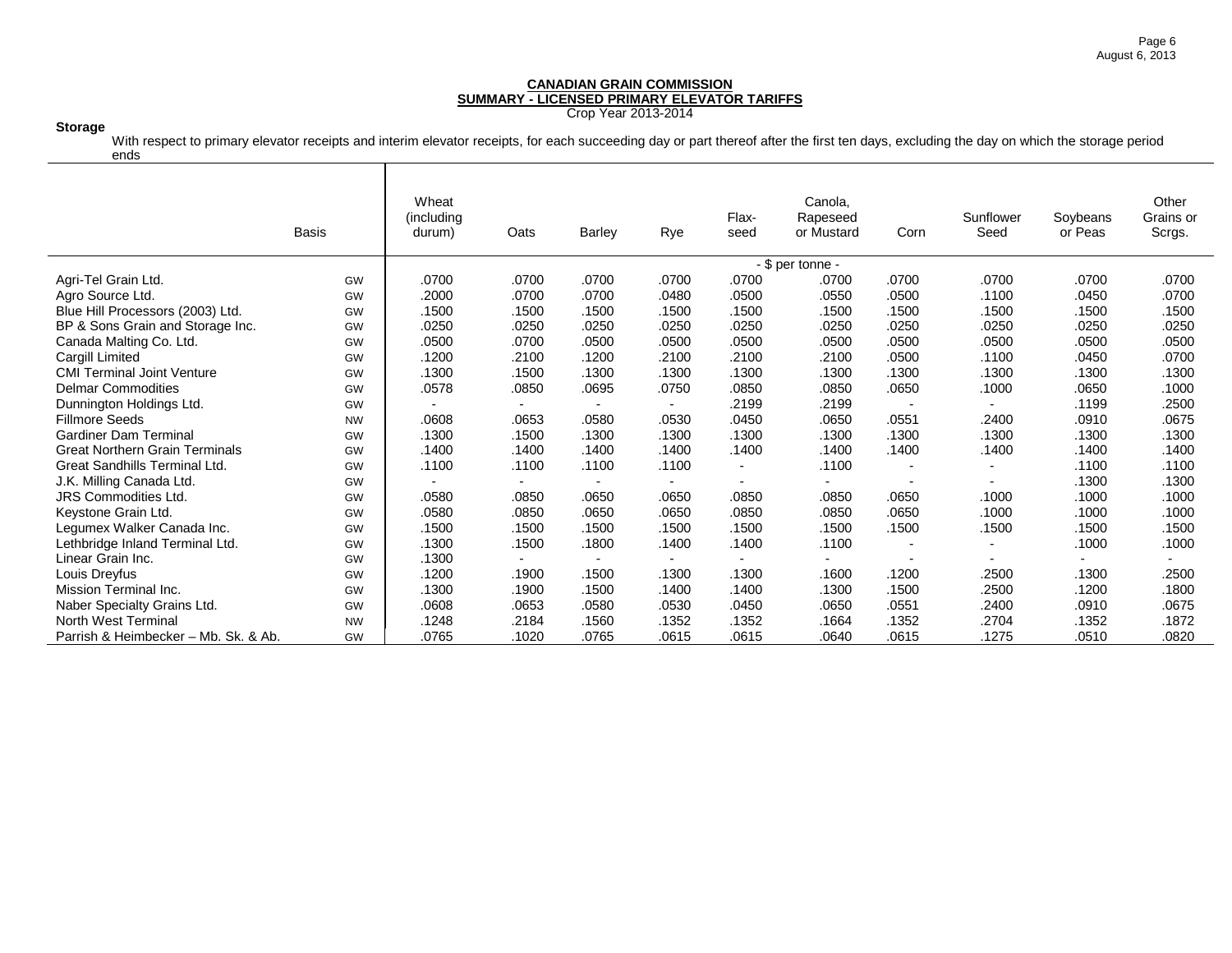## **Storage**

With respect to primary elevator receipts and interim elevator receipts, for each succeeding day or part thereof after the first ten days, excluding the day on which the storage period ends

|                                              | <b>Basis</b> | Wheat<br>(including<br>durum) | Oats                     | <b>Barley</b>            | Rye   | Flax-<br>seed            | Canola,<br>Rapeseed<br>or Mustard | Corn                     | Sunflower<br>Seed | Soybeans<br>or Peas | Other<br>Grains or<br>Scrgs. |
|----------------------------------------------|--------------|-------------------------------|--------------------------|--------------------------|-------|--------------------------|-----------------------------------|--------------------------|-------------------|---------------------|------------------------------|
|                                              |              |                               |                          |                          |       |                          | - \$ per tonne -                  |                          |                   |                     |                              |
|                                              |              |                               |                          |                          |       |                          |                                   |                          |                   |                     |                              |
| Paterson Gr/Div of Paterson GlobalFoods Inc. |              |                               |                          |                          |       |                          |                                   |                          |                   |                     |                              |
| Mb. Sk. & Ab.                                | GW           | .1300                         | .2100                    | .1500                    | .1299 | .2199                    | .2199                             | .1299                    | .2499             | .1199               | .1799                        |
| Prairie Pulse Inc.                           | GW           |                               | ٠                        | $\overline{\phantom{a}}$ |       | $\overline{\phantom{a}}$ |                                   | $\overline{\phantom{a}}$ |                   | $\blacksquare$      | .2500                        |
| <b>Prairie West Terminal</b>                 | GW           | .1500                         | .1500                    | .1500                    | .1500 | .1500                    | .1500                             | .1500                    | .1500             | .1500               | .1500                        |
| Providence Grain Group Inc.                  | GW           | .0600                         | .0350                    | .0750                    |       | $\overline{\phantom{a}}$ |                                   | $\overline{\phantom{a}}$ |                   | $\blacksquare$      |                              |
| Richardson Pioneer Ltd.                      | GW           | .1200                         | .0653                    | .1200                    | .0424 | .0466                    | .0476                             | .0434                    | .1067             | .0404               | .0653                        |
| R.W. Organic Ltd.                            | GW           | .0201                         | $\overline{\phantom{a}}$ | $\blacksquare$           | .0201 | .0201                    |                                   |                          |                   | $\blacksquare$      |                              |
| Simpson Seeds Inc.                           | GW           | .1500                         | .1500                    | .1500                    | .1500 | .1500                    | .1500                             | .1500                    | .1500             | .1500               | .1500                        |
| Southland Pulse Inc.                         | GW           |                               | ۰.                       | $\overline{\phantom{a}}$ |       | $\sim$                   |                                   | $\overline{\phantom{a}}$ |                   | .1300               | .1300                        |
| South West Terminal                          | GW           | .1500                         | .1500                    | .1500                    | .1500 | .1500                    | .1500                             | $\blacksquare$           | .1500             | .1500               | .1500                        |
| Toepfer Int'l, Western Grn & Proc.           | GW           | .0500                         | .0500                    | .0500                    | .0500 | .0500                    | .0500                             | .0500                    | .0500             | .0500               | .0500                        |
| Tri Lake Agri. Ltd.                          | GW           | .1200                         | .0653                    | .1200                    | .0424 | .0466                    | .0476                             | .0434                    | .1067             | .0404               | .0653                        |
| Vandaele Seeds Ltd.                          | GW           | .0500                         | .0500                    | .0500                    | .0500 | .0500                    | .0500                             | .0500                    | .0500             | .0500               | .0500                        |
| Veikle Grain Ltd.                            | GW           | .1248                         | .2184                    | .1560                    | .2100 | .2100                    | .1664                             | .1500                    | .2500             | .1352               | .2500                        |
| Viterra                                      | GW           | .1300                         | .1500                    | .1300                    | .1300 | .1300                    | .1300                             | .1300                    | .1300             | .1300               | .1300                        |
| <b>Westmor Terminals Inc.</b>                | GW           | .1200                         | .0800                    | .1200                    | .0450 | .0500                    | .0550                             |                          |                   | .0450               | .0700                        |
| Westlock Terminals (NGC) Ltd.                | GW           | .1300                         | .0799                    | .1300                    | .0494 | .0515                    | .0557                             | .0504                    | .1156             | .0473               | .0799                        |
| Wetaskiwin Seed & Grain Co-op                | GW           | .2000                         | .0700                    | .0700                    | .0480 | .0500                    | .0550                             | .0500                    | .1100             | .0450               | .0700                        |
| <b>Weyburn Inland Terminals</b>              | <b>NW</b>    | .0800                         | .0700                    | .0800                    | .0493 | .0500                    | .0550                             |                          |                   | .0450               | .0700                        |
| Zeghers Seed Inc.                            | GW           | .1000                         | .1000                    | .1000                    | .1000 | .1000                    | .1000                             | .1000                    | .1000             | .1000               | .1000                        |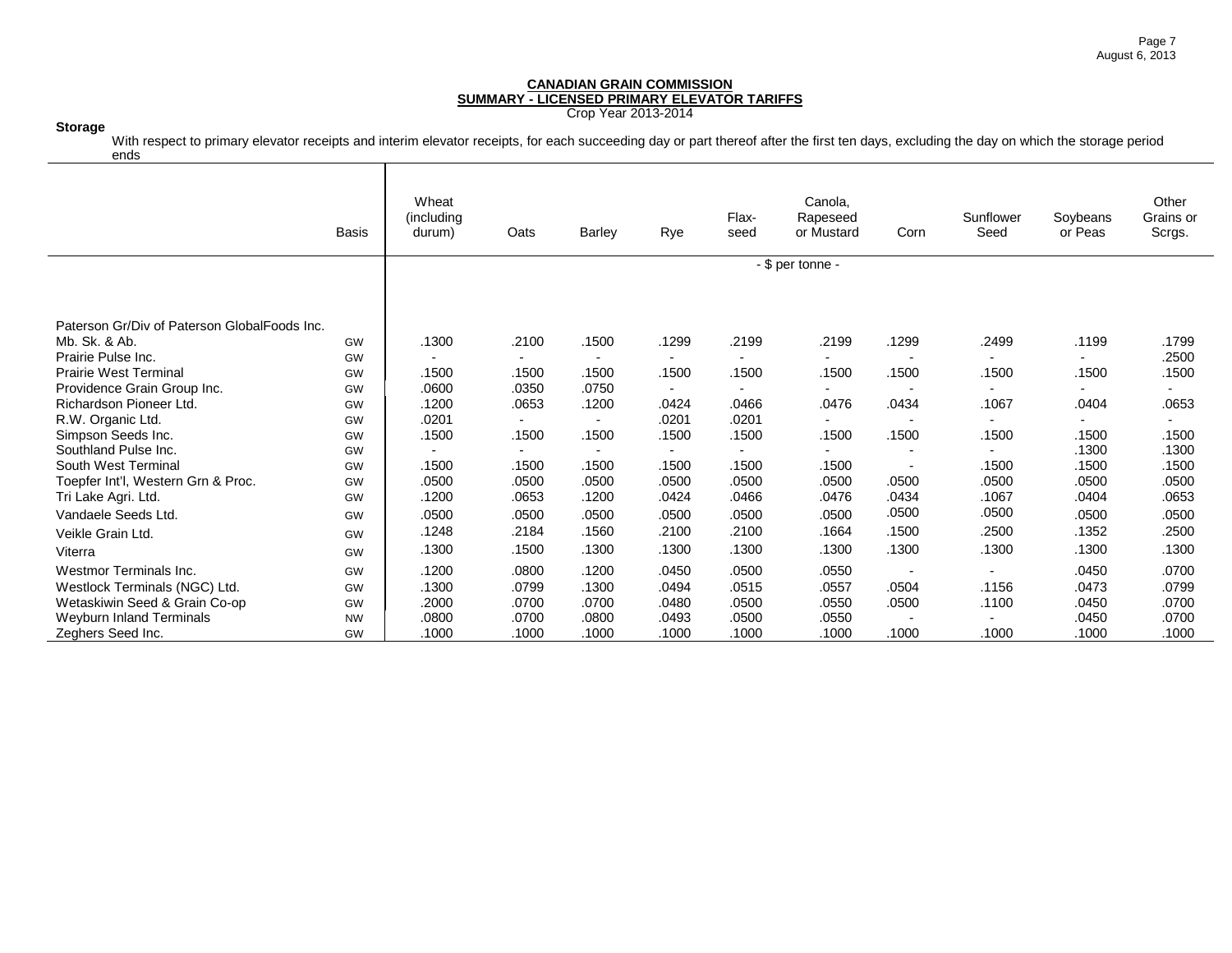Crop Year 2013-2014

#### **Storage**

For each day or part thereof, excluding the day on which the storage period ends

|                                       | <b>Basis</b> | Wheat<br>(including<br>durum) | Oats<br>Avoine           | Barley                   | Rye                      | Flax-<br>seed            | Canola.<br>Rapeseed<br>or Mustard | Corn                     | Sunflower<br>Seed | Soybeans<br>or Peas | Other<br>Grains or<br>Scrgs. |
|---------------------------------------|--------------|-------------------------------|--------------------------|--------------------------|--------------------------|--------------------------|-----------------------------------|--------------------------|-------------------|---------------------|------------------------------|
|                                       |              |                               |                          |                          |                          |                          | $-$ \$ per tonne $-$              |                          |                   |                     |                              |
| Agri-Tel Grain Ltd.                   | GW           | .0700                         | .0700                    | .0700                    | .0700                    | .0700                    | .0700                             | .0700                    | .0700             | .0700               | .0700                        |
| Agro Source Ltd.                      | GW           | .2000                         | .0700                    | .0700                    | .0480                    | .0500                    | .0550                             | .0500                    | .1100             | .0450               | .0700                        |
| Blue Hill Processors (2003) Ltd.      | GW           | .1500                         | .1500                    | .1500                    | .1500                    | .1500                    | .1500                             | .1500                    | .1500             | .1500               | .1500                        |
| BP & Sons Grain and Storage Inc.      | GW           | .0250                         | .0250                    | .0250                    | .0250                    | .0250                    | .0250                             | .0250                    | .0250             | .0250               | .0250                        |
| Canada Malting Co. Ltd.               | GW           | .0500                         | .0700                    | .0500                    | .0500                    | .0500                    | .0500                             | .0500                    | .0500             | .0500               | .0500                        |
| Cargill Limited                       | GW           | .1200                         | .2100                    | .1200                    | .2100                    | .2100                    | .2100                             | .0500                    | .1100             | .0450               | .0700                        |
| <b>CMI Terminal Joint Venture</b>     | GW           | .1300                         | .1500                    | .1300                    | .1300                    | .1300                    | .1300                             | .1300                    | .1300             | .1300               | .1300                        |
| Dunnington Holdings Ltd.              | GW           |                               | $\sim$                   | $\overline{\phantom{a}}$ | $\overline{\phantom{a}}$ | .2199                    | .2199                             | $\overline{\phantom{a}}$ |                   | .2199               | .2500                        |
| <b>Fillmore Seeds</b>                 | <b>NW</b>    | .0880                         | .1453                    | .1000                    | .0852                    | .1023                    | .1075                             | .0960                    | .1052             | .0900               | .1450                        |
| <b>Gardiner Dam Terminal</b>          | GW           | .1300                         | .1500                    | .1300                    | .1300                    | .1300                    | .1300                             | .1300                    | .1300             | .1300               | .1300                        |
| <b>Great Northern Grain Terminals</b> | GW           | .1400                         | .1400                    | .1400                    | .1400                    | .1400                    | .1400                             | .1400                    | .1400             | .1400               | .1400                        |
| <b>Great Sandhills Terminal Ltd.</b>  | GW           | .1100                         | .1100                    | .1100                    | .1100                    | $\overline{\phantom{a}}$ | .1100                             | $\blacksquare$           |                   | .1100               | .1100                        |
| J.K. Milling Canada Ltd.              | GW           | $\overline{\phantom{a}}$      | $\overline{\phantom{a}}$ | $\overline{\phantom{a}}$ | $\overline{\phantom{a}}$ | $\overline{\phantom{a}}$ | $\overline{\phantom{a}}$          | $\overline{\phantom{a}}$ |                   | .1300               | .1300                        |
| <b>JRS Commodities Ltd.</b>           | GW           | .0850                         | .0850                    | .0650                    | .0850                    | .0850                    | .0850                             | .0650                    | .1000             | .1000               | .1000                        |
| Keystone Grain Ltd.                   | GW           | .0850                         | .0850                    | .0650                    | .0850                    | .0850                    | .0850                             | .0650                    | .1000             | .1000               | .1000                        |
| Legumex Walker Canada Inc.            | GW           | .1500                         | .1500                    | .1500                    | .1500                    | .1500                    | .1500                             | .1500                    | .1500             | .1500               | .1500                        |
| Lethbridge Inland Terminal Ltd.       | GW           | .1300                         | .1500                    | .1800                    | .1400                    | .1400                    | .1100                             | $\sim$                   |                   | .1000               | .1000                        |
| Linear Grain Inc.                     | GW           | .1300                         | $\overline{\phantom{a}}$ | $\overline{\phantom{a}}$ | $\overline{\phantom{a}}$ | $\blacksquare$           | $\blacksquare$                    | $\overline{\phantom{a}}$ |                   | $\blacksquare$      | $\overline{a}$               |
| Louis Dreyfus                         | GW           | .1200                         | .1900                    | .1500                    | .1300                    | .1300                    | .1600                             | .1200                    | .2500             | .1300               | .2500                        |
| Mission Terminal Inc.                 | GW           | .1300                         | .1900                    | .1500                    | .1400                    | .1400                    | .1300                             | .1500                    | .2500             | .1200               | .1800                        |
| Naber Specialty Grains Ltd.           | GW           | .0880                         | .1453                    | .1000                    | .0852                    | .1023                    | .1075                             | .0960                    | .1052             | .0900               | .1450                        |
| North West Terminal                   | <b>NW</b>    | .1248                         | .2184                    | .1560                    | .1352                    | .1352                    | .1664                             | .1352                    | .2704             | .1352               | .1872                        |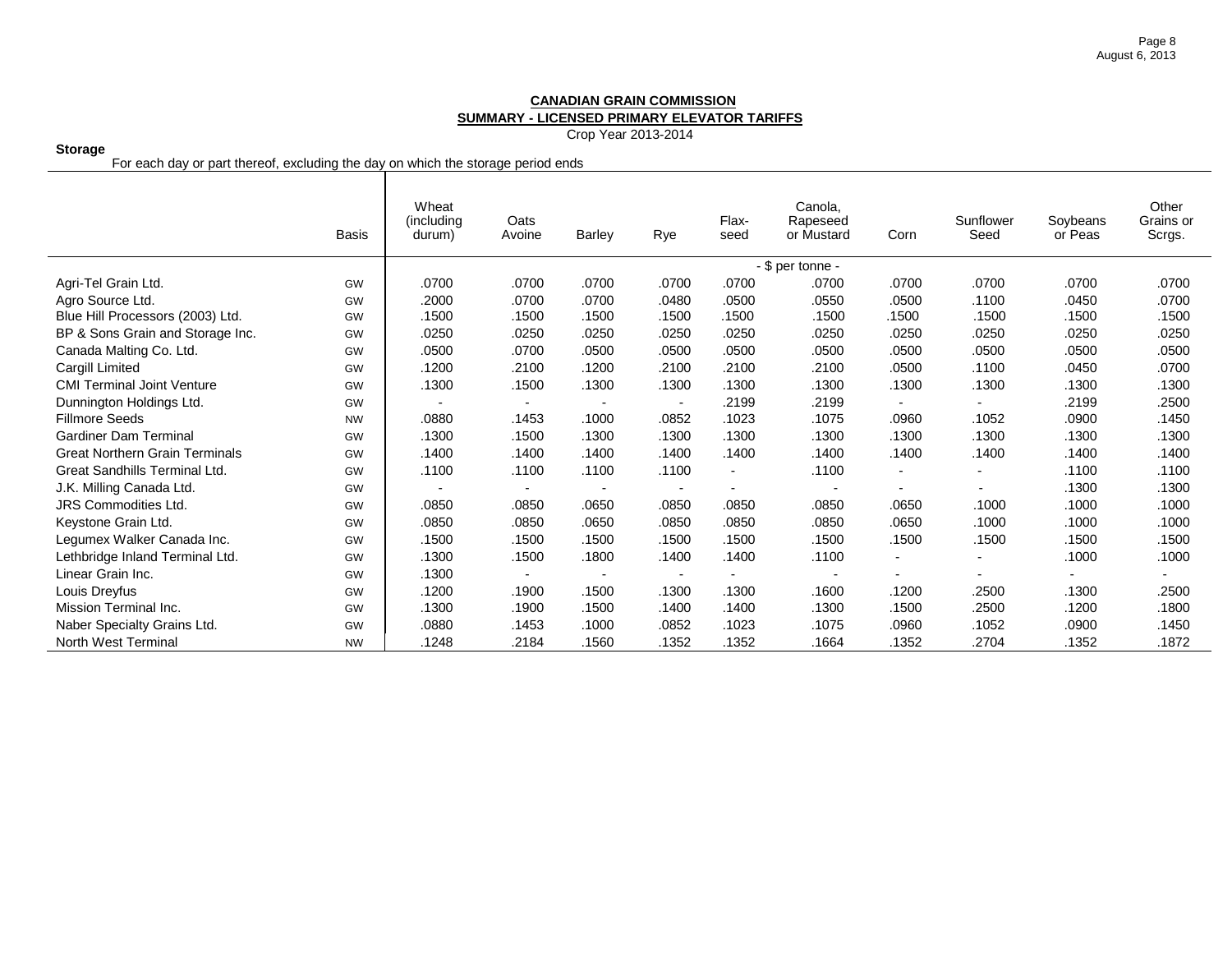Crop Year 2013-2014

# **Storage**

For each day or part thereof, excluding the day on which the storage period ends

|                                                                                      | <b>Basis</b> | Wheat<br>(including<br>durum) | Oats                     | Barley                   | Rye                      | Flax-<br>seed            | Canola,<br>Rapeseed<br>or Mustard | Corn                     | Sunflower<br>Seed        | Soybeans<br>or Peas | Other<br>Grains or<br>Scrgs. |
|--------------------------------------------------------------------------------------|--------------|-------------------------------|--------------------------|--------------------------|--------------------------|--------------------------|-----------------------------------|--------------------------|--------------------------|---------------------|------------------------------|
|                                                                                      |              |                               |                          |                          |                          |                          | - \$ per tonne -                  |                          |                          |                     |                              |
| Parrish & Heimbecker - Mb. Sk. & Ab.<br>Paterson Gr/Div of Paterson GlobalFoods Inc. | GW           | .0765                         | .1020                    | .0765                    | .0615                    | .0615                    | .0640                             | .0615                    | .1275                    | .0510               | .0820                        |
| Mb. Sk. & Ab.                                                                        | GW           | .1300                         | .2100                    | .1500                    | .1299                    | .1899                    | .1899                             | .1299                    | .2499                    | .1199               | .1799                        |
| Prairie Pulse Inc.                                                                   | GW           | $\overline{\phantom{a}}$      | $\overline{\phantom{a}}$ | $\overline{\phantom{0}}$ | $\overline{\phantom{a}}$ | $\blacksquare$           | $\blacksquare$                    |                          |                          | $\blacksquare$      | .2500                        |
| <b>Prairie West Terminal</b>                                                         | GW           | .1500                         | .1500                    | .1500                    | .1500                    | .1500                    | .1500                             | .1500                    | .1500                    | .1500               | .1500                        |
| Richardson Pioneer Ltd.                                                              | <b>GW</b>    | .1200                         | .0653                    | .1200                    | .0424                    | .0466                    | .0476                             | .0434                    | .1067                    | .0404               | .0653                        |
| Simpson Seeds Inc.                                                                   | <b>GW</b>    | .1500                         | .1500                    | .1500                    | .1500                    | .1500                    | .1500                             | .1500                    | .1500                    | .1500               | .1500                        |
| Southland Pulse Inc.                                                                 | GW           | $\overline{\phantom{a}}$      | $\overline{\phantom{a}}$ | $\overline{\phantom{a}}$ | $\overline{\phantom{a}}$ | $\overline{\phantom{a}}$ | $\blacksquare$                    | $\overline{\phantom{a}}$ | $\overline{\phantom{a}}$ | .1300               | .1300                        |
| South West Terminal                                                                  | GW           | .1500                         | .1500                    | .1500                    | .1500                    | .1500                    | .1500                             | $\overline{\phantom{a}}$ | .1500                    | .1500               | .1500                        |
| Toepfer Int'l, Western Grn & Proc.                                                   | <b>GW</b>    | .0500                         | .0500                    | .0500                    | .0500                    | .0500                    | .0500                             | .0500                    | .0500                    | .0500               | .0500                        |
| Tri Lake Agri Ltd.                                                                   | GW           | .1200                         | .0653                    | .1200                    | .0424                    | .0466                    | .0476                             | .0434                    | .1067                    | .0404               | .0653                        |
| Vandaele Seeds Ltd.                                                                  | GW           | .0500                         | .0500                    | .0500                    | .0500                    | .0500                    | .0500                             | .0500                    | .0500                    | .0500               | .0500                        |
| Veikle Grain Ltd.                                                                    | GW           | .1248                         | .2184                    | .1560                    | .2100                    | .2100                    | .1664                             | .1500                    | .2500                    | .1352               | .2500                        |
| Viterra                                                                              | GW           | .1300                         | .1500                    | .1300                    | .1300                    | .1300                    | .1300                             | .1300                    | .1300                    | .1300               | .1300                        |
| Westmor Terminals Inc.                                                               | GW           | .1200                         | .0800                    | .1200                    | .0450                    | .0500                    | .0550                             |                          |                          | .0450               | .0700                        |
| Westlock Terminals (NGC) Ltd.                                                        | GW           | .1300                         | .0799                    | .1300                    | .0494                    | .0515                    | .0557                             | .0504                    | .1158                    | .0473               | .0799                        |
| Wetaskiwin Seed & Grain Co-op                                                        | GW           | .2000                         | .0700                    | .0700                    | .0480                    | .0500                    | .0550                             | .0500                    | .1100                    | .0450               | .0700                        |
| Weyburn Inland Terminals                                                             | <b>NW</b>    | .0800                         | .0700                    | .0800                    | .0493                    | .0500                    | .0550                             |                          |                          | .0450               | .0700                        |
| Zeghers Seed Inc.                                                                    | <b>GW</b>    | .1000                         | .1000                    | .1000                    | .1000                    | .1000                    | .1000                             | .1000                    | .1000                    | .1000               | .1000                        |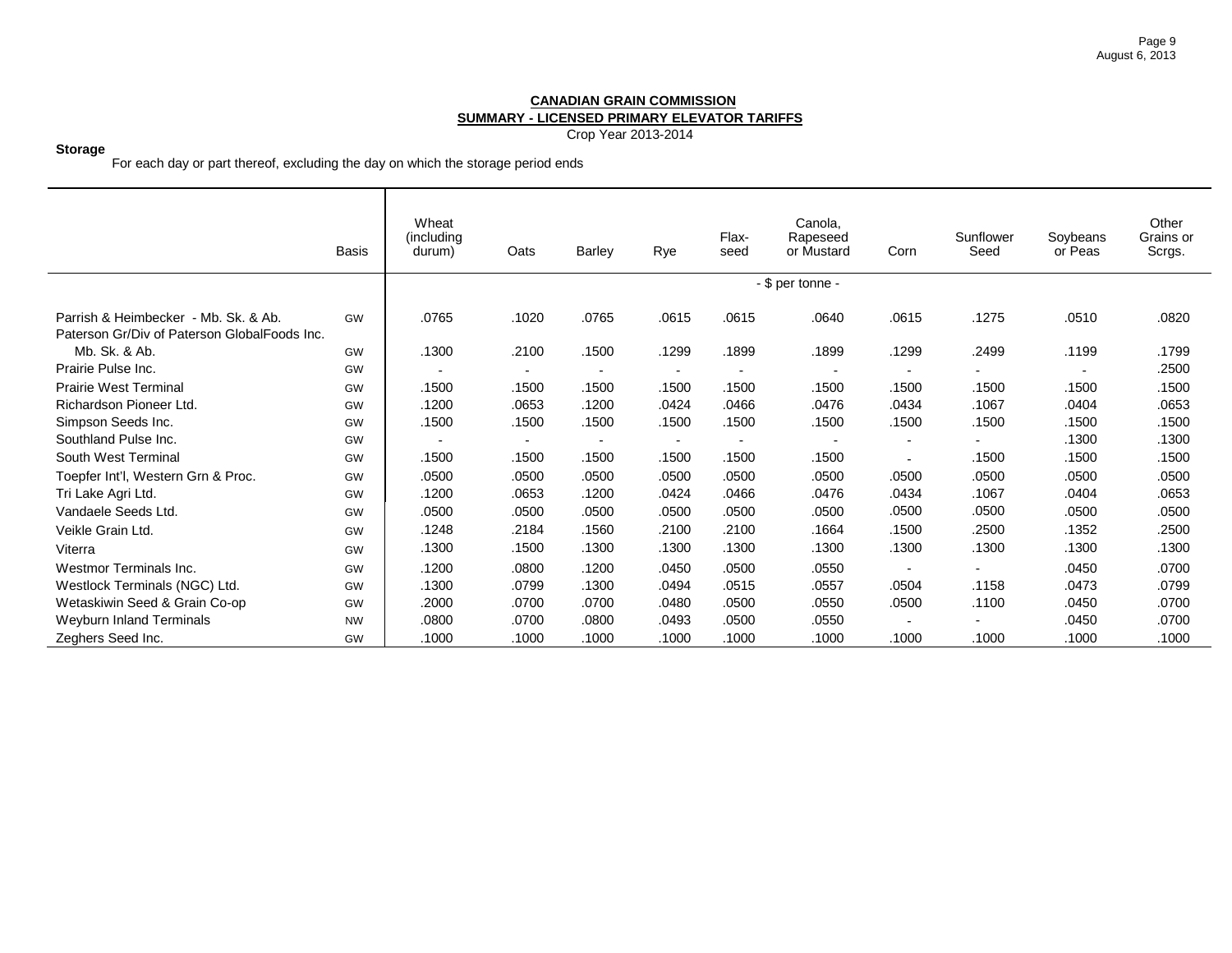# **Cleaning**

As requested by the owner of the grain or screenings

With respect to grain or screenings returned to the owner (including receiving, elevating and loading out)

|                                       | <b>Basis</b> | Wheat<br>(including<br>durum) | Oats                     | <b>Barley</b>       | Rye                      | Flax-<br>seed | Canola,<br>Rapeseed<br>or Mustard | Corn                     | Sunflower<br>Seed        | Soybeans<br>or Peas | Other<br>Grains or<br>Scrgs. |
|---------------------------------------|--------------|-------------------------------|--------------------------|---------------------|--------------------------|---------------|-----------------------------------|--------------------------|--------------------------|---------------------|------------------------------|
|                                       |              |                               |                          |                     |                          |               | - \$ per tonne -                  |                          |                          |                     |                              |
| Agri-Tel Grain Ltd.                   | GW           | 15.00                         | 15.00                    | 15.00               | 15.00                    | 15.00         | 30.00                             | 15.00                    | 15.00                    | 15.00               | 15.00                        |
| Agro Source Ltd.                      | GW           | 15.00                         | 22.72                    | 17.18               | 14.55                    | 21.81         | 22.17                             | 15.25                    | 49.15                    | 18.48               | 22.72                        |
| Canada Malting Co. Ltd.               | GW           | 6.25                          | 6.25                     | 6.25                | 6.25                     | 6.25          | 6.25                              | 6.25                     | 6.25                     | 6.25                | 6.25                         |
| <b>Cargill Limited</b>                | GW           | 15.00                         | 22.72                    | 17.18               | 14.55                    | 21.81         | 22.17                             | 15.25                    | 49.15                    | 18.48               | 22.72                        |
| <b>CMI Terminal Joint Venture</b>     |              | 18.00                         | 27.00                    | 22.00               | 25.00                    | 27.00         | 27.00                             | 25.00                    | 34.00                    | 26.00               | 27.00                        |
| Besco Grain Ltd.                      | <b>NW</b>    | $\blacksquare$                | $\overline{\phantom{a}}$ | $\blacksquare$      | $\overline{\phantom{a}}$ | 60.00         | 60.00                             | $\blacksquare$           | $\blacksquare$           |                     | 60.00                        |
| Dunnington Holdings Ltd.              | GW           |                               | $\overline{\phantom{a}}$ |                     | $\blacksquare$           | 100.00        | 100.00                            | $\overline{\phantom{a}}$ | $\overline{\phantom{a}}$ | 100.00              | 100.00                       |
| <b>Fillmore Seeds</b>                 | <b>NW</b>    | 18.00                         | 22.00                    | 20.00               | 14.00                    | 24.00         | 21.00                             | $\overline{\phantom{a}}$ | $\overline{\phantom{a}}$ | 16.00               | 20.00                        |
| <b>Gardiner Dam Terminal</b>          | GW           | 18.00                         | 27.00                    | 22.00               | 25.00                    | 27.00         | 27.00                             | 25.00                    | 34.00                    | 26.00               | 27.00                        |
| <b>Great Northern Grain Terminals</b> | GW           |                               |                          |                     |                          |               |                                   |                          |                          |                     |                              |
| (By Commercial Cleaners)              |              | 16.00                         | 24.00                    | 19.00               | 17.00                    | 24.00         | 24.00                             |                          |                          |                     | 24.00                        |
| (By Grain Separators)                 |              | 25.00                         | 25.00                    | 25.00               | 25.00                    | 25.00         | 25.00                             |                          |                          |                     | 25.00                        |
| Great Sandhills Terminal Ltd.         | GW           | 20.00                         | 25.00                    | 20.00               | 20.00                    |               | 24.00                             |                          |                          | 20.00               | 24.00                        |
| Johnson Seeds, S.S.                   | GW           | 13.80                         | 20.00                    | 15.00               | 13.50                    | 24.00         | 24.00                             |                          | 35.00                    | 16.00               | 22.00                        |
| <b>JRS Commodities Ltd.</b>           | GW           | 10.00                         | 10.00                    | 10.00               | 10.00                    | 10.00         | 10.00                             | 10.00                    | 40.00                    | 10.00               | 10.00                        |
| Keystone Grain Ltd.                   | GW           | 10.00                         | 10.00                    | 10.00               | 10.00                    | 10.00         | 10.00                             | 10.00                    | 40.00                    | 10.00               | 10.00                        |
| Lakeside Global Grains Inc.           | GW           |                               |                          |                     | $\overline{a}$           | 19.50         | 27.00                             |                          | $\overline{a}$           |                     | 27.00                        |
| Legumex Walker Canada Inc.            | GW           | 40.00                         | 40.00                    | 40.00               | 40.00                    | 40.00         | 40.00                             | 40.00                    | 40.00                    | 40.00               | 40.00                        |
| Lethbridge Inland Terminal Ltd.       | GW           | 20.70                         | 22.90                    | 23.70 $\frac{1}{2}$ | 17.60                    | 22.05         | 23.20                             | $\blacksquare$           | $\blacksquare$           | 24.10               | 24.10                        |
| Louis Dreyfus                         | GW           |                               |                          |                     |                          |               |                                   |                          |                          |                     |                              |
| Mb./Sk./Ab.                           |              | 19.40                         | 15.00                    | 18.50               | 14.00                    | 18.00         | 18.00                             |                          | ۰                        | 19.00               | 23.00                        |
| <b>Mission Terminal Inc.</b>          | GW           | 14.00                         | 20.00                    | 15.00               | 14.00                    | 16.00         | 20.00                             | 15.00                    | 31.00                    | 19.00               | 22.50                        |
| Naber Specialty Grains Ltd.           | GW           | 15.00                         | 20.00                    | 18.00               | 14.00                    | 24.00         | 21.00                             |                          |                          | 16.00               | 20.00                        |
| North West Terminal                   | GW           | 19.85                         | 24.95                    | 28.85               | 19.85                    | 24.45         | 21.45                             | 20.45                    | 47.95                    | 23.45               | 25.45                        |

1/ Designated Barley - Lethbridge Inland Terminal Ltd. - \$27.40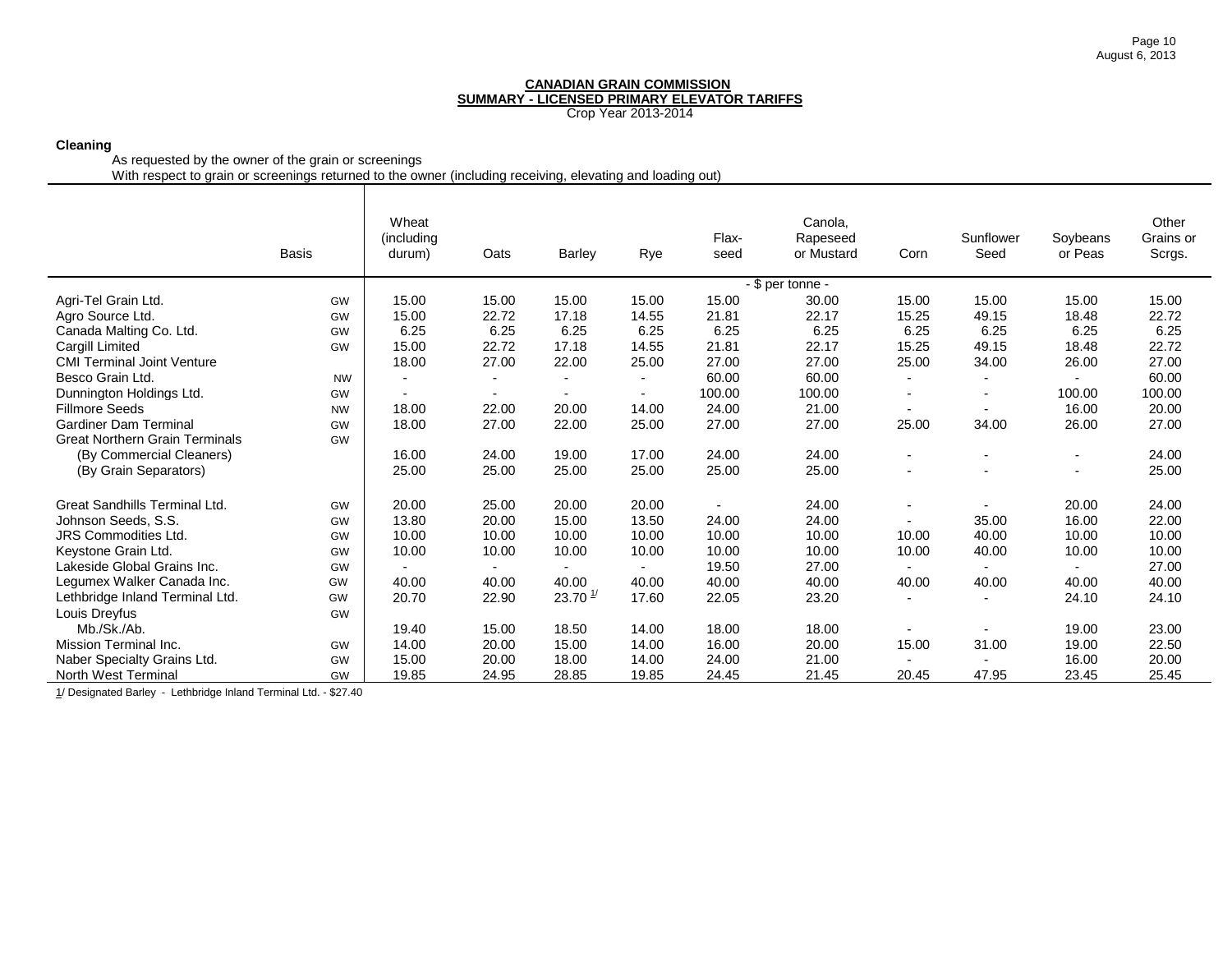## **Cleaning**

As requested by the owner of the grain or screenings

With respect to grain or screenings returned to the owner (including receiving, elevating and loading out)

|                                              | Wheat<br>(including<br>durum)                                                                      | Oats                                                                                                                      | <b>Barley</b>                                                                                                                | Rye                                                                                                                          | Flax-<br>seed                                                                                                            | Canola,<br>Rapeseed<br>or Mustard                                                                                            | Corn                                                                                                                                             | Sunflower<br>Seed                                                                                                   | Soybeans<br>or Peas                                                                                                          | Other<br>Grains or<br>Scrgs.                                                                                                         |
|----------------------------------------------|----------------------------------------------------------------------------------------------------|---------------------------------------------------------------------------------------------------------------------------|------------------------------------------------------------------------------------------------------------------------------|------------------------------------------------------------------------------------------------------------------------------|--------------------------------------------------------------------------------------------------------------------------|------------------------------------------------------------------------------------------------------------------------------|--------------------------------------------------------------------------------------------------------------------------------------------------|---------------------------------------------------------------------------------------------------------------------|------------------------------------------------------------------------------------------------------------------------------|--------------------------------------------------------------------------------------------------------------------------------------|
|                                              |                                                                                                    |                                                                                                                           |                                                                                                                              |                                                                                                                              |                                                                                                                          |                                                                                                                              |                                                                                                                                                  |                                                                                                                     |                                                                                                                              |                                                                                                                                      |
| GW                                           | 13.50                                                                                              | 20.50                                                                                                                     | 14.50                                                                                                                        | 13.30                                                                                                                        | 19.50                                                                                                                    | 18.40                                                                                                                        | 13.30                                                                                                                                            | 30.75                                                                                                               | 18.50                                                                                                                        | 22.50                                                                                                                                |
|                                              | 15.00                                                                                              | 20.00                                                                                                                     | 14.00                                                                                                                        | 13.00                                                                                                                        | 19.00                                                                                                                    | 18.00                                                                                                                        | 13.00                                                                                                                                            | 30.00                                                                                                               | 18.00                                                                                                                        | 22.00                                                                                                                                |
|                                              |                                                                                                    |                                                                                                                           |                                                                                                                              |                                                                                                                              |                                                                                                                          |                                                                                                                              |                                                                                                                                                  |                                                                                                                     |                                                                                                                              |                                                                                                                                      |
| GW                                           |                                                                                                    |                                                                                                                           |                                                                                                                              |                                                                                                                              |                                                                                                                          |                                                                                                                              |                                                                                                                                                  |                                                                                                                     |                                                                                                                              | 19.99                                                                                                                                |
| GW                                           |                                                                                                    |                                                                                                                           | $\overline{a}$                                                                                                               |                                                                                                                              |                                                                                                                          |                                                                                                                              | $\overline{a}$                                                                                                                                   |                                                                                                                     |                                                                                                                              | 100.00                                                                                                                               |
|                                              |                                                                                                    |                                                                                                                           |                                                                                                                              |                                                                                                                              |                                                                                                                          |                                                                                                                              |                                                                                                                                                  |                                                                                                                     |                                                                                                                              |                                                                                                                                      |
|                                              | 17.97                                                                                              | 29.51                                                                                                                     | 22.30                                                                                                                        | 18.88                                                                                                                        | 28.30                                                                                                                    | 28.78                                                                                                                        | 19.78                                                                                                                                            | 63.78                                                                                                               | 23.97                                                                                                                        | 29.51                                                                                                                                |
|                                              | 30.00                                                                                              | 30.00                                                                                                                     | 30.00                                                                                                                        | 30.00                                                                                                                        | 30.00                                                                                                                    | 30.00                                                                                                                        | 30.00                                                                                                                                            | 30.00                                                                                                               | 30.00                                                                                                                        | 30.00                                                                                                                                |
|                                              |                                                                                                    |                                                                                                                           |                                                                                                                              |                                                                                                                              |                                                                                                                          |                                                                                                                              |                                                                                                                                                  |                                                                                                                     |                                                                                                                              | 23.23                                                                                                                                |
|                                              |                                                                                                    |                                                                                                                           |                                                                                                                              |                                                                                                                              |                                                                                                                          |                                                                                                                              |                                                                                                                                                  |                                                                                                                     |                                                                                                                              | 15.00                                                                                                                                |
|                                              |                                                                                                    |                                                                                                                           |                                                                                                                              |                                                                                                                              |                                                                                                                          |                                                                                                                              |                                                                                                                                                  |                                                                                                                     |                                                                                                                              | 40.00                                                                                                                                |
|                                              | $\overline{\phantom{0}}$                                                                           | $\overline{\phantom{0}}$                                                                                                  | $\overline{\phantom{a}}$                                                                                                     | $\overline{\phantom{0}}$                                                                                                     | $\overline{\phantom{0}}$                                                                                                 |                                                                                                                              | $\blacksquare$                                                                                                                                   | $\overline{a}$                                                                                                      |                                                                                                                              | 60.00                                                                                                                                |
|                                              |                                                                                                    |                                                                                                                           |                                                                                                                              |                                                                                                                              |                                                                                                                          |                                                                                                                              | $\overline{a}$                                                                                                                                   |                                                                                                                     |                                                                                                                              | 18.75                                                                                                                                |
|                                              |                                                                                                    |                                                                                                                           |                                                                                                                              |                                                                                                                              |                                                                                                                          |                                                                                                                              |                                                                                                                                                  |                                                                                                                     |                                                                                                                              | 100.00                                                                                                                               |
|                                              |                                                                                                    |                                                                                                                           |                                                                                                                              |                                                                                                                              |                                                                                                                          |                                                                                                                              |                                                                                                                                                  |                                                                                                                     |                                                                                                                              | 23.23                                                                                                                                |
|                                              | $***$                                                                                              | $***$                                                                                                                     | $***$                                                                                                                        | $***$                                                                                                                        | $***$                                                                                                                    | $***$                                                                                                                        | $***$                                                                                                                                            | $***$                                                                                                               | $***$                                                                                                                        | $***$                                                                                                                                |
|                                              |                                                                                                    |                                                                                                                           |                                                                                                                              |                                                                                                                              |                                                                                                                          |                                                                                                                              |                                                                                                                                                  |                                                                                                                     |                                                                                                                              | 75.00                                                                                                                                |
|                                              |                                                                                                    | $\overline{\phantom{a}}$                                                                                                  | $\blacksquare$                                                                                                               | $\overline{\phantom{a}}$                                                                                                     | $\overline{\phantom{0}}$                                                                                                 |                                                                                                                              | $\blacksquare$                                                                                                                                   |                                                                                                                     |                                                                                                                              | 50.00                                                                                                                                |
|                                              |                                                                                                    |                                                                                                                           |                                                                                                                              |                                                                                                                              |                                                                                                                          |                                                                                                                              |                                                                                                                                                  |                                                                                                                     |                                                                                                                              | 27.00                                                                                                                                |
|                                              |                                                                                                    |                                                                                                                           |                                                                                                                              |                                                                                                                              |                                                                                                                          |                                                                                                                              |                                                                                                                                                  |                                                                                                                     |                                                                                                                              | 22.00                                                                                                                                |
|                                              |                                                                                                    |                                                                                                                           |                                                                                                                              |                                                                                                                              |                                                                                                                          |                                                                                                                              |                                                                                                                                                  |                                                                                                                     |                                                                                                                              | 24.24                                                                                                                                |
|                                              |                                                                                                    |                                                                                                                           |                                                                                                                              |                                                                                                                              |                                                                                                                          |                                                                                                                              |                                                                                                                                                  |                                                                                                                     |                                                                                                                              |                                                                                                                                      |
|                                              |                                                                                                    |                                                                                                                           |                                                                                                                              |                                                                                                                              |                                                                                                                          |                                                                                                                              |                                                                                                                                                  |                                                                                                                     |                                                                                                                              | 16.54                                                                                                                                |
|                                              |                                                                                                    |                                                                                                                           |                                                                                                                              |                                                                                                                              |                                                                                                                          |                                                                                                                              |                                                                                                                                                  |                                                                                                                     |                                                                                                                              | 150.00                                                                                                                               |
| Paterson Gr/Div of Paterson GlobalFoods Inc. | GW<br>GW<br>GW<br>GW<br>GW<br>GW<br>GW<br>GW<br>GW<br>GW<br>GW<br>GW<br>GW<br>GW<br>GW<br>GW<br>GW | 13.00<br>9.26<br>15.00<br>40.00<br>9.65<br>100.00<br>9.26<br>28.00<br>18.00<br>14.00<br>14.77<br>26.45<br>12.86<br>150.00 | 16.99<br>13.20<br>15.00<br>40.00<br>13.00<br>100.00<br>13.20<br>28.00<br>27.00<br>23.00<br>24.24<br>46.68<br>22.69<br>150.00 | 16.29<br>10.19<br>15.00<br>40.00<br>10.50<br>100.00<br>10.19<br>28.00<br>22.00<br>17.50<br>18.32<br>33.06<br>14.25<br>150.00 | 12.99<br>9.08<br>15.00<br>40.00<br>9.25<br>100.00<br>9.08<br>40.75<br>25.00<br>14.50<br>15.51<br>28.34<br>9.21<br>150.00 | 15.99<br>15.52<br>30.00<br>40.00<br>12.15<br>100.00<br>15.52<br>75.00<br>27.00<br>22.00<br>23.25<br>28.34<br>14.65<br>150.00 | - \$ per tonne -<br>15.99<br>15.52<br>15.00<br>40.00<br>12.20<br>100.00<br>15.52<br>28.00<br>27.00<br>23.00<br>23.64<br>22.85<br>14.65<br>150.00 | 12.34<br>15.84<br>15.00<br>40.00<br>100.00<br>15.84<br>75.00<br>25.00<br>$\blacksquare$<br>16.25<br>28.34<br>150.00 | 25.03<br>47.51<br>30.00<br>40.00<br>25.00<br>100.00<br>47.51<br>75.00<br>34.00<br>$\blacksquare$<br>52.40<br>52.91<br>150.00 | 14.01<br>19.00<br>15.00<br>40.00<br>60.00<br>9.95<br>100.00<br>19.00<br>28.00<br>26.00<br>18.00<br>19.69<br>26.45<br>14.25<br>150.00 |

\*\* Handled on negotiated basis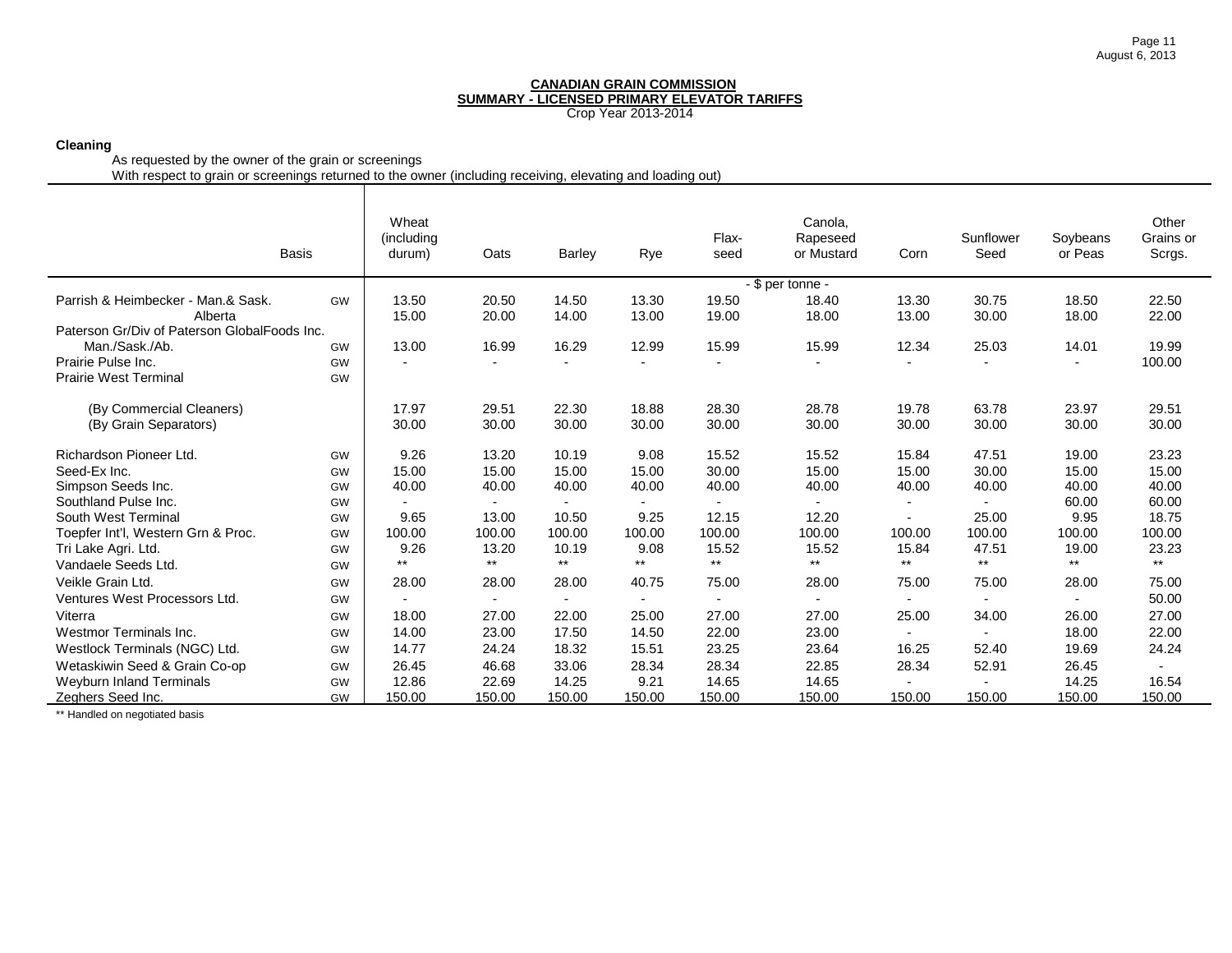Crop Year 2013-2014

# **Cleaning**

As requested by the owner of the grain or screenings

With respect to grain or screenings not returned to the owner

|                                       | <b>Basis</b> | Wheat<br>(including<br>durum) | Oats                     | Barley             | Rye            | Flax-<br>seed  | Canola,<br>Rapeseed<br>or Mustard | Corn                     | Sunflower<br>Seedl       | Soybeans<br>or Peas | Other<br>Grains or<br>Scrgs. |
|---------------------------------------|--------------|-------------------------------|--------------------------|--------------------|----------------|----------------|-----------------------------------|--------------------------|--------------------------|---------------------|------------------------------|
|                                       |              |                               |                          |                    |                |                | - \$ per tonne -                  |                          |                          |                     |                              |
| <b>ADM Agri-Industries Company</b>    | GW           | 3.64                          | $\overline{\phantom{a}}$ |                    |                |                |                                   |                          |                          |                     |                              |
| Agri-Tel Grain Ltd.                   | GW           | 15.00                         | 15.00                    | 15.00              | 15.00          | 15.00          | 40.00                             | 15.00                    | 15.00                    | 15.00               | 15.00                        |
| Agro Source Ltd.                      | GW           | 9.00                          | 9.00                     | 9.00               | 9.00           | 9.00           | 9.00                              | 9.00                     | 9.00                     | 9.00                | 9.00                         |
| Canada Malting Co. Ltd.               | GW           | 6.25                          | 6.25                     | 6.25               | 6.25           | 6.25           | 6.25                              | 6.25                     | 6.25                     | 6.25                | 6.25                         |
| Cargill Limited                       | GW           | 5.50                          | 5.73                     | 9.00               | 3.67           | 5.50           | 5.59                              | 3.84                     | 12.40                    | 4.66                | 5.73                         |
| <b>CMI Terminal Joint Venture</b>     | GW           | 5.90                          | 6.50                     | 8.65               | 5.55           | 10.00          | 7.50                              | 5.00                     | 12.50                    | 7.50                | 10.00                        |
| Besco Grain Ltd.                      | <b>NW</b>    | $\blacksquare$                | $\overline{\phantom{a}}$ |                    |                | 60.00          | 60.00                             | $\overline{\phantom{0}}$ | ٠                        |                     | 60.00                        |
| Dunnington Holdings Ltd.              | GW           | $\blacksquare$                |                          |                    | $\blacksquare$ | 40.00          | 40.00                             | $\overline{\phantom{0}}$ | $\overline{\phantom{a}}$ | 40.00               | 40.00                        |
| <b>Fillmore Seeds</b>                 | <b>NW</b>    | 11.00                         | 16.00                    | 14.00              | 10.00          | 20.00          | 17.00                             |                          | $\overline{\phantom{a}}$ | 12.00               | 16.00                        |
| <b>Gardiner Dam Terminal</b>          | GW           | 5.90                          | 6.50                     | 8.65               | 5.55           | 10.00          | 7.50                              | 5.00                     | 12.50                    | 7.50                | 10.00                        |
| <b>Great Northern Grain Terminals</b> | GW           | 11.00                         | 11.00                    | 11.00              | 11.00          | 11.00          | 11.00                             | 11.00                    | 11.00                    | 11.00               | 11.00                        |
| Great Sandhills Terminal Ltd.         | GW           | 16.00                         | 25.00                    | 20.00              | 20.00          | $\blacksquare$ | 24.00                             | $\blacksquare$           | $\overline{\phantom{0}}$ | 20.00               | 24.00                        |
| Johnson Seeds, S.S.                   | GW           | 3.00                          | 4.50                     | 3.25               | 3.00           | 9.00           | 7.00                              |                          | 13.00                    | 4.00                | 4.75                         |
| <b>JRS Commodities Ltd.</b>           | GW           | 15.00                         | 15.00                    | 15.00              | 15.00          | 20.00          | 20.00                             | 15.00                    | 40.00                    | 15.00               | 15.00                        |
| Keystone Grain Ltd.                   | GW           | 15.00                         | 15.00                    | 15.00              | 15.00          | 20.00          | 20.00                             | 15.00                    | 40.00                    | 15.00               | 15.00                        |
| Lakeside Global Grains Inc.           | GW           |                               |                          |                    |                | 10.00          | 6.00                              |                          |                          |                     | 6.00                         |
| Legumex Walker Canada Inc.            | GW           | 40.00                         | 40.00                    | 40.00              | 40.00          | 40.00          | 40.00                             | 40.00                    | 40.00                    | 40.00               | 40.00                        |
| Lethbridge Inland Terminal Ltd.       | GW           | 5.90                          | 7.30                     | $8.10^{1/2}$       | 5.10           | 7.00           | 7.60                              | $\blacksquare$           | $\overline{\phantom{a}}$ | 7.00                | 7.00                         |
| Linear Grain Inc.                     | GW           | $\overline{\phantom{a}}$      |                          |                    |                |                |                                   |                          |                          |                     |                              |
| Louis Dreyfus                         | GW           | 5.65                          | 5.00                     | 8.50               | 3.85           | 6.00           | 5.75                              | 5.80                     | 5.80                     | 6.00                | 5.50                         |
| Mission Terminal Inc.                 | GW           | 5.50                          | 6.00                     | 8.00               | 4.50           | 8.00           | 6.50                              | 4.50                     | 13.50                    | 6.00                | 6.50                         |
| Naber Specialty Grains Ltd.           | GW           | 11.00                         | 16.00                    | 14.00              | 10.00          | 20.00          | 17.00                             | $\blacksquare$           | $\overline{\phantom{a}}$ | 12.00               | 16.00                        |
| North West Terminal                   | GW           | 5.60                          | 6.70                     | 8.60               | 5.60           | 10.20          | 7.20                              | 6.20                     | 13.20                    | 7.20                | 6.20                         |
| Parrish & Heimbecker<br>Mb.           | GW           | 5.75                          | 6.15                     | $8.50 \frac{1}{1}$ | 4.50           | 6.65           | 6.25                              | 4.15                     | 13.50                    | 5.10                | 6.15                         |
| Sk.                                   |              | 5.75                          | 6.15                     | $8.50 \frac{1}{2}$ | 4.50           | 6.50           | 6.25                              | 4.15                     | 13.50                    | 5.10                | 6.15                         |
| Ab./B.C.                              |              | 5.70                          | 6.20                     | $7.90 \frac{1}{1}$ | 4.39           | 6.00           | 6.10                              | 4.00                     | 13.00                    | 5.00                | 6.00                         |

\*Durum wheat - Westlock Terminal - \$4.15

+Handled on negotiated basis

1/ Designated Barley - P & H – Mb/Sk. - \$9.70, Ab/BC - \$8.70, Lethbridge Inland Terminal Ltd. \$8.50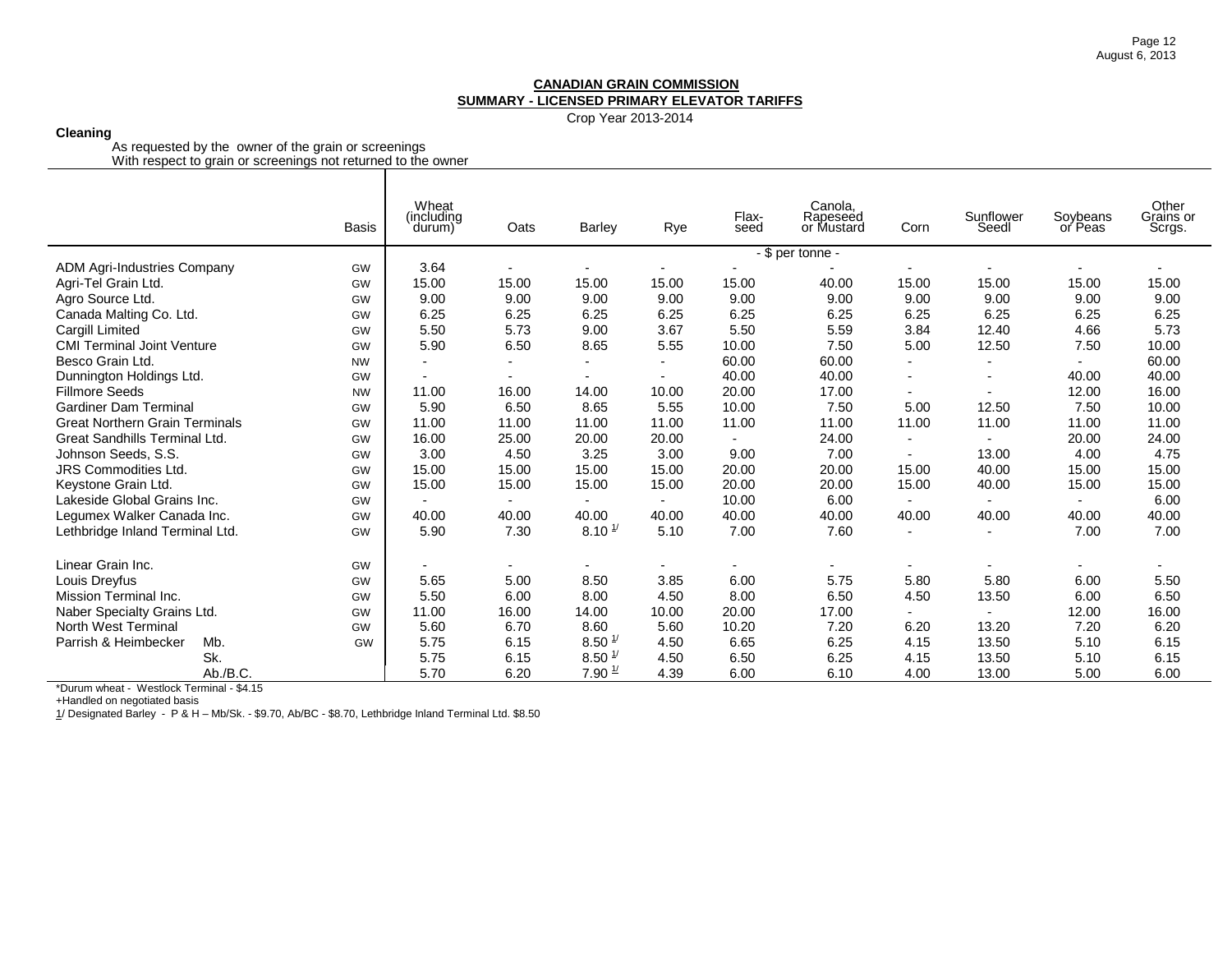Crop Year 2013-2014

## **Cleaning**

As requested by the owner of the grain or screenings With respect to grain or screenings not returned to the owner

|                                             | <b>Basis</b> | Wheat<br>(including)<br>durum) | Oats                     | Barley              | Rye       | Flax-<br>seed | Canola,<br>Rapeseed<br>or Mustard | Corn                     | Sunflower<br>Seed | Soybeans<br>or Peas | Other<br>Grains or<br>Scrgs. |
|---------------------------------------------|--------------|--------------------------------|--------------------------|---------------------|-----------|---------------|-----------------------------------|--------------------------|-------------------|---------------------|------------------------------|
|                                             |              |                                |                          |                     |           |               | - \$ per tonne -                  |                          |                   |                     |                              |
| Paterson Gr/Div of Paterson GlobalFoods Inc |              |                                |                          |                     |           |               |                                   |                          |                   |                     |                              |
| Mb. Sk. & Ab.                               | GW           | 4.49                           | 5.99                     | 5.99                | 3.99      | 8.99          | 5.99                              | 3.99                     | 11.99             | 5.99                | 5.99                         |
| Prairie Pulse Inc.                          | GW           | $\blacksquare$                 | $\overline{\phantom{0}}$ |                     | ٠         |               |                                   |                          | $\blacksquare$    | $\sim$              | 100.00                       |
| <b>Prairie West Terminal</b>                | GW           | 6.87                           | 8.64                     | $13.33 \frac{1}{2}$ | 5.74      | 13.16         | 8.76                              | 5.46                     | 17.62             | 6.95                | 8.06                         |
| Richardson Pioneer Ltd.                     | GW           | 5.90                           | 6.50                     | 8.25                | 3.75      | 9.36          | 6.45                              |                          | 12.04             | 6.00                | 6.00                         |
| Simpson Seeds Inc.                          | GW           | 40.00                          | 40.00                    | 40.00               | 40.00     | 40.00         | 40.00                             | 40.00                    | 40.00             | 40.00               | 40.00                        |
| Southland Pulse Inc.                        | GW           | $\overline{\phantom{0}}$       | $\overline{\phantom{0}}$ |                     |           |               |                                   |                          |                   | 60.00               | 60.00                        |
| South West Terminal                         | GW           | 5.75                           | 5.24                     | 9.00                | 3.36      | 5.04          | 5.12                              |                          | 11.35             | 4.26                | 5.24                         |
| Toepfer Int'l, Western Grn & Proc.          | GW           | 100.00                         | 100.00                   | 100.00              | 100.00    | 100.00        | 100.00                            | 100.00                   | 100.00            | 100.00              | 100.00                       |
| Tri Lake Agri. Ltd.                         | GW           | 5.90                           | 6.50                     | 8.25                | 3.75      | 9.36          | 6.45                              | $\overline{\phantom{0}}$ | 12.04             | 6.00                | 6.00                         |
| Vandaele Seeds Ltd.                         | GW           | $+$                            | $\ddot{}$                | $\pm$               | $\ddot{}$ | $+$           | $+$                               | $\pm$                    | $+$               | $+$                 | $+$                          |
| Veikle Grain Ltd.                           | GW           | 15.00                          | 15.00                    | 15.00               | 40.00     | 75.00         | 15.00                             | 75.00                    | 75.00             | 15.00               | 75.00                        |
| Viterra                                     | GW           | 5.90                           | 6.50                     | 8.65                | 5.55      | 10.00         | 7.50                              | 5.00                     | 12.50             | 7.50                | 10.00                        |
| Westmor Terminals Inc.                      | GW           | 5.90                           | 6.50                     | 8.25                | 3.75      | 6.50          | 6.25                              | $\overline{\phantom{a}}$ | $\blacksquare$    | 4.50                | 6.00                         |
| Westlock Terminals (NGC) Ltd.               | GW           | 5.50                           | 5.51                     | 9.18                | 3.66      | 8.40          | 5.59                              | 3.49                     | 11.24             | 4.44                | 5.15                         |
| Wetaskiwin Seed & Grain Co-op               | GW           | 26.45                          | 46.68                    | 33.06               | 28.34     | 28.34         | 22.85                             | 28.34                    | 52.91             | 26.45               | $\overline{\phantom{0}}$     |
| <b>Weyburn Inland Terminals</b>             | <b>NW</b>    | $5.85 \frac{2}{1}$             | 5.73                     | $5.84 \frac{1}{2}$  | 3.67      | 5.50          | 5.59                              | $\overline{\phantom{0}}$ | $\blacksquare$    | 4.66                | 5.73                         |
| Zeghers Seed Inc.                           | GW           | 150.00                         | 150.00                   | 150.00              | 150.00    | 150.00        | 150.00                            | 150.00                   | 150.00            | 150.00              | 150.00                       |

1/ Designated Barley - Weyburn \$9.25, PWT \$8.50,

2/ Additional cleaning charges - Removal of Ergot - \$6.00 Removal of Fusarium - \$6.00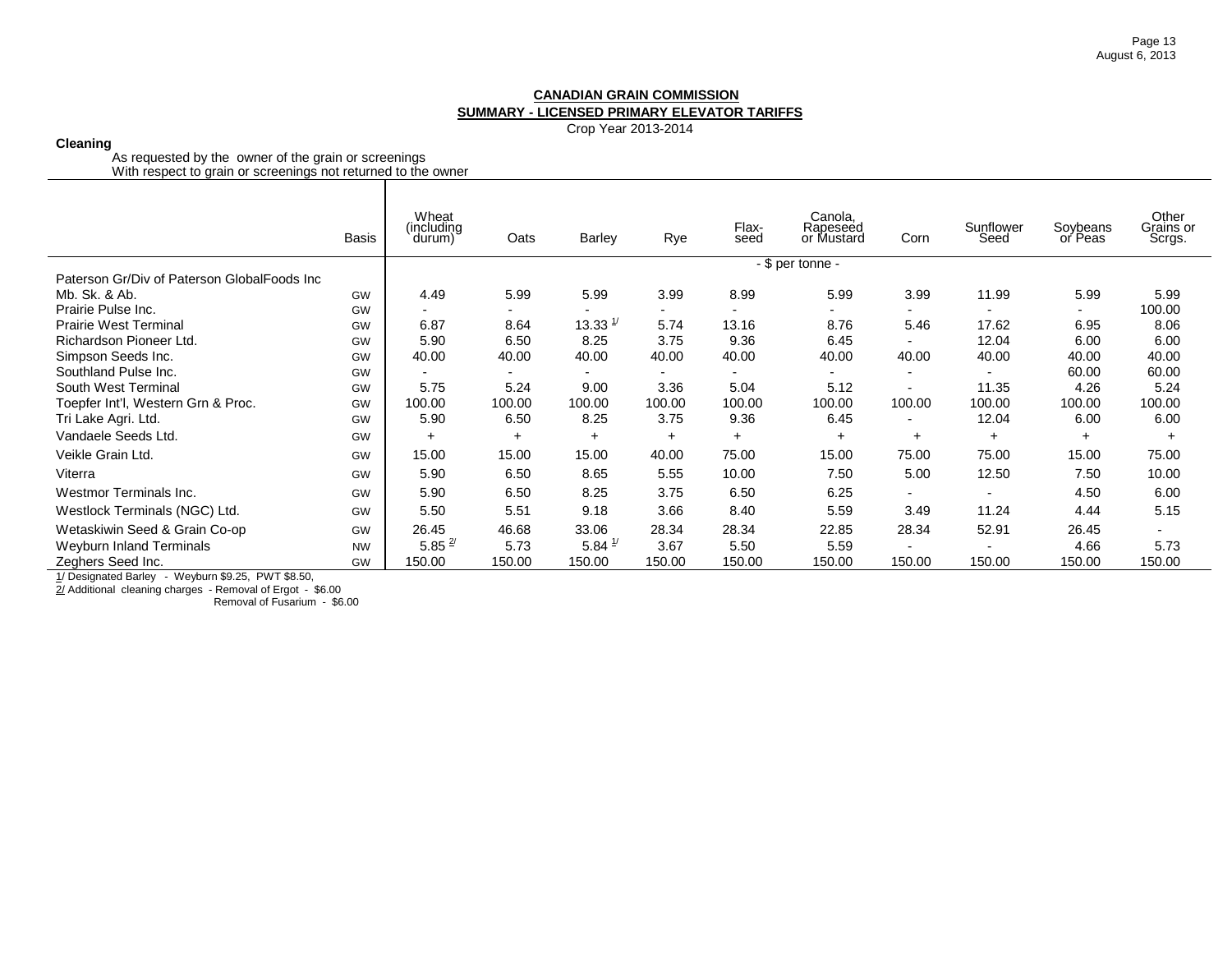Crop Year 2013-2014

## **Drying**

As requested by the owner of the grain or screenings

With respect to grain or screenings returned to the owner (including receiving, elevating and loading out)

| Tough                                 | <b>Basis</b> | Wheat<br>(including |                          |                          |       | Flax- | Canola,<br>Rapeseed |                          | Sunflower<br>Seedl | Soybeans                 | Other<br>Grains or |
|---------------------------------------|--------------|---------------------|--------------------------|--------------------------|-------|-------|---------------------|--------------------------|--------------------|--------------------------|--------------------|
|                                       |              | durum)              | Oats                     | <b>Barley</b>            | Rye   | seed  | or Mustard          | Corn                     |                    | or Peas                  | Scrgs.             |
|                                       |              |                     |                          |                          |       |       | - \$ per tonne -    |                          |                    |                          |                    |
| Agri-Tel Grain Ltd.                   | GW           | 15.00               | 15.00                    | 15.00                    | 15.00 | 15.00 | 15.00               | 15.00                    | 15.00              | 15.00                    | 15.00              |
| Agro Source Ltd.                      | GW           | 45.00               | 45.00                    | 45.00                    | 45.00 | 45.00 | 45.00               | 45.00                    | 45.00              | 45.00                    | 45.00              |
| BP & Sons Grain and Storage Inc.      | GW           | 8.00                | 8.00                     | 8.00                     | 8.00  | 8.00  | 8.00                | 8.00                     | 8.00               | 8.00                     | 8.00               |
| Canada Malting Co. Ltd.               | GW           | 40.00               | 40.00                    | 40.00                    | 40.00 | 40.00 | 40.00               | 40.00                    | 40.00              | 40.00                    | 40.00              |
| Cargill Limited                       | GW           | 30.00               | 34.11                    | 35.00                    | 21.85 | 32.73 | 80.00               | 28.73                    | 71.63              | 27.74                    | 34.11              |
| CMI Terminal Joint Venture *          | GW           | (.55)               | (.52)                    | (.70)                    | (.45) | (.77) | (.77)               | (1.09)                   | (2.17)             | (.69)                    | (1.09)             |
| <b>Fillmore Seeds</b>                 | <b>NW</b>    | 15.00               | 34.00                    | 27.00                    | 25.00 | 35.00 | 35.00               |                          |                    | 30.00                    | 35.00              |
| Gardiner Dam Terminal *               | GW           | (.55)               | (.52)                    | (.70)                    | (.45) | (.77) | (.77)               | (1.09)                   | (2.17)             | (.69)                    | (1.09)             |
| <b>Great Northern Grain Terminals</b> | GW           | 29.00               | 35.00                    | 27.00                    | 24.00 | 33.00 | 33.00               | 29.00                    | 73.00              | 28.00                    | 35.00              |
| Great Sandhills Terminal Ltd.         | GW           |                     | $\overline{\phantom{0}}$ | $\overline{\phantom{0}}$ |       | Ξ.    | $\blacksquare$      | $\overline{\phantom{0}}$ |                    | $\overline{\phantom{0}}$ |                    |
| JRS Commodities Ltd.                  | GW           | 10.00               | 10.00                    | 10.00                    | 10.00 | 5.00  | 5.00                | 5.00                     | 20.00              | 5.00                     | 10.00              |
| Keystone Grain Ltd.                   | GW           | 10.00               | 10.00                    | 10.00                    | 10.00 | 5.00  | 5.00                | 5.00                     | 20.00              | 5.00                     | 10.00              |
| Legumex Walker Canada Inc.            | GW           | 40.00               | 40.00                    | 40.00                    | 40.00 | 40.00 | 40.00               | 40.00                    | 40.00              | 40.00                    | 40.00              |
| Louis Dreyfus                         | GW           | 25.00               | 35.00                    | 29.00                    | 30.00 | 40.00 | 35.00               |                          |                    |                          |                    |
| Mission Terminal Inc.                 | GW           | 23.50               | 35.00                    | 27.50                    | 29.00 | 34.00 | 35.50               | 35.50                    | 76.50              | 31.50                    | 35.50              |
| Naber Specialty Grains Ltd.           | GW           | 15.00               | 24.00                    | 27.00                    | 25.00 | 35.00 | 35.00               | $\overline{\phantom{a}}$ |                    | 30.00                    | 35.00              |
| North West Terminal                   | <b>GW</b>    | 30.01               | 41.30                    | 41.21                    | 30.33 | 40.14 | 37.40               | 37.40                    | 83.32              | 36.74                    | 41.80              |

\* =(each .1% of moisture over straight grade) Additional to filed elevation tariff/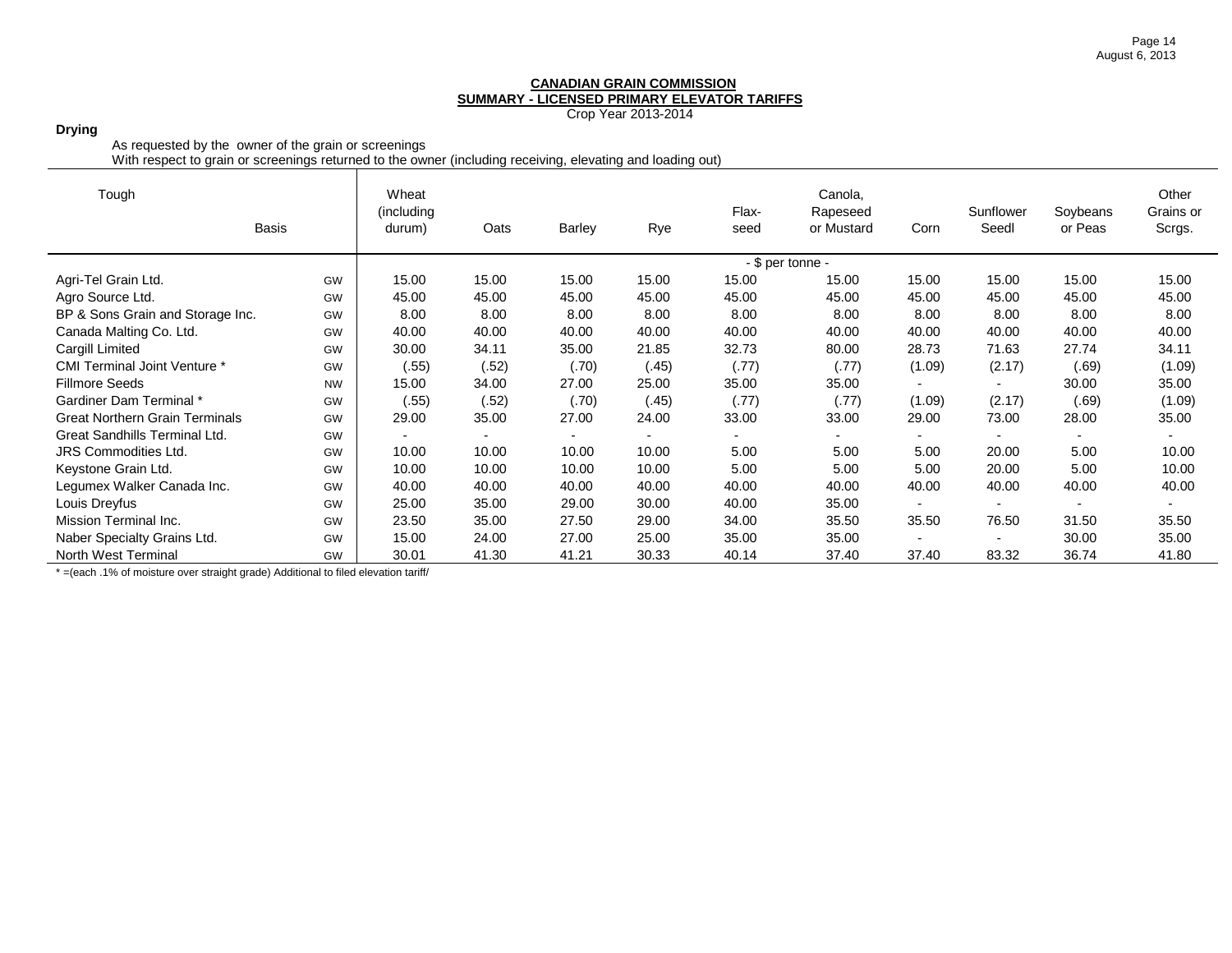Crop Year 2013-2014

#### **Drying**

As requested by the owner of the grain or screenings

With respect to grain or screenings returned to the owner (including receiving, elevating and loading out)

| Tough                                        |              |             |            |            |                |                  |            |                          |                          |          |                          |
|----------------------------------------------|--------------|-------------|------------|------------|----------------|------------------|------------|--------------------------|--------------------------|----------|--------------------------|
|                                              |              | Wheat       |            |            |                |                  | Canola,    |                          |                          |          | Other                    |
|                                              |              | (including) |            |            |                | Flax-            | Rapeseed   |                          | Sunflower                | Soybeans | Grains or                |
|                                              | <b>Basis</b> | durum)      | Oats       | Barley     | Rye            | seed             | or Mustard | Corn                     | Seedl                    | or Peas  | Scrgs.                   |
|                                              |              |             |            |            |                |                  |            |                          |                          |          |                          |
|                                              |              |             |            |            |                | - \$ per tonne - |            |                          |                          |          |                          |
| Parrish & Heimbecker Mb, Sk, & Ab,           | GW           | 25.00       | 35.00 *    | 29.00      | 29.50          | 36.00            | 36.00      | 31.00                    | 76.50                    | 31.00    | 36.00                    |
| Paterson Gr/Div of Paterson GlobalFoods Inc. |              |             |            |            |                |                  |            |                          |                          |          |                          |
|                                              | GW           | 22.99       | 34.99      | 26.99      | 28.99          | 33.99            | 34.99      | 34.99                    | 75.99                    | 32.99    | 34.99                    |
| Prairie Pulse Inc.                           | GW           |             |            |            | $\blacksquare$ |                  |            |                          | $\overline{\phantom{a}}$ |          | 60.00                    |
| <b>Prairie West Terminal</b>                 | GW           | $(3.89)+$   | $(3.89) +$ | $(3.89) +$ | $(3.89) +$     | $(5.36)+$        | $(5.36) +$ |                          |                          |          | $(3.89) +$               |
| Richardson Pioneer Ltd.                      | GW           | 21.75       | 34.96      | 26.43      | 22.40          | 33.55            | 34.11      | 29.45                    | 75.62                    | 28.43    | 34.96                    |
| Simpson Seeds Inc.                           | GW           | 40.00       | 40.00      | 40.00      | 40.00          | 80.00            | 80.00      | 40.00                    | 80.00                    | 60.00    | 60.00                    |
| Toepfer Int'l, Western Grn & Proc.           | <b>GW</b>    | 60.00       | 60.00      | 60.00      | 60.00          | 60.00            | 60.00      | 60.00                    | 60.00                    | 60.00    | 60.00                    |
| Tri Lake Agri. Ltd.                          | GW           | 21.75       | 34.96      | 26.43      | 22.40          | 33.55            | 34.11      | 29.45                    | 75.62                    | 28.43    | 34.96                    |
| Vandaele Seeds Ltd.                          | GW           |             |            |            | $***$          |                  | $\sim$     |                          |                          |          |                          |
| Veikle Grain Ltd.                            | GW           | 60.00       | 60.00      | 60.00      | 60.00          | 60.00            | 60.00      | 60.00                    | 60.00                    | 60.00    | 60.00                    |
| Viterra $++$                                 | GW           | (.55)       | (.52)      | (.70)      | (.45)          | (.77)            | (.77)      | (1.09)                   | (2.17)                   | (.69)    | (1.09)                   |
| Westmor Terminals Inc.                       | GW           | 22.00       | 34.00      | 25.00      | 22.00          | 32.00            | 33.00      |                          | $\overline{\phantom{a}}$ | 27.00    | 33.00                    |
| Westlock Terminals (NGC) Ltd.                | GW           | 21.22       | 34.79      | 26.31      | 22.28          | 33.39            | 33.95      | 29.30                    | 75.25                    | 28.29    | 34.79                    |
| Wetaskiwin Seed & Grain Co-op                | GW           | 30.00       | 34.11      | 35.00      | 21.85          | 32.73            | 45.00      | 28.73                    | 71.63                    | 27.74    | 34.11                    |
| Weyburn Inland Terminals                     | GW           | $(3.50)^+$  | $(3.60)^+$ | $(2.55)^+$ | $(2.20)^+$     | $(4.93)^+$       | $(6.61)^+$ | $\overline{\phantom{a}}$ | $\blacksquare$           |          | $(2.50)^+$               |
| Zeghers Seed Inc. ***                        | GW           |             |            |            |                |                  |            |                          |                          |          | $\overline{\phantom{a}}$ |

+ = (each ½% of moisture over straight grade) - Additional to filed elevation tariff

++ =(each .1% of moisture over straight grade) Additional to filed elevation tariff

\* Moisture % fee schedule available upon request

\*\* Grain Discount Schedule available upon request

\*\*\*Handled on negotiated basis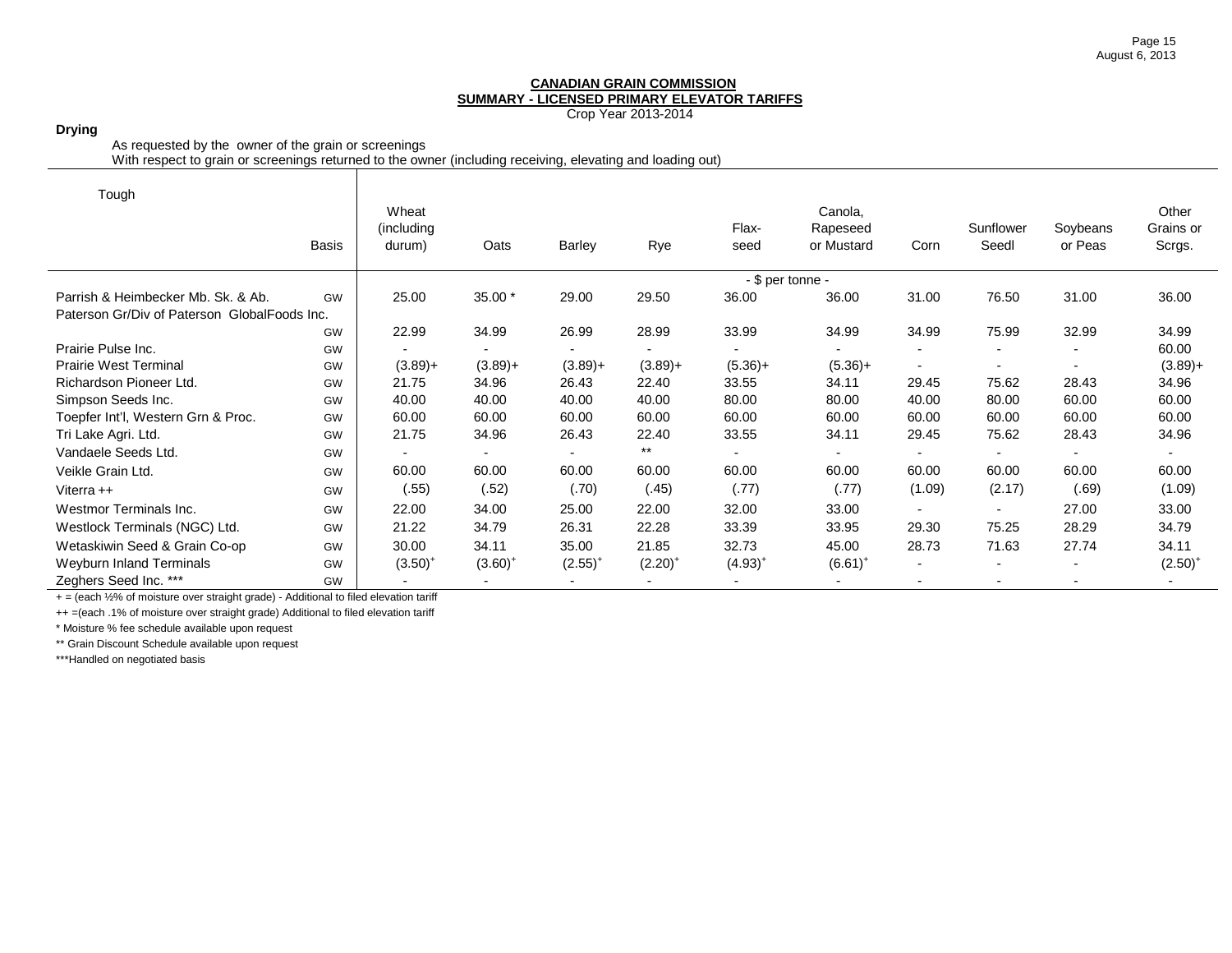Crop Year 2013-2014

## **Drying**

As requested by the owner of the grain or screenings

With respect to grain or screenings returned to the owner (including receiving, elevating and loading out)

| Damp, moist and wet                   |           | Wheat                 |       |               |       |                  |                                   |                          |                          |                     | Other               |
|---------------------------------------|-----------|-----------------------|-------|---------------|-------|------------------|-----------------------------------|--------------------------|--------------------------|---------------------|---------------------|
|                                       | Basis     | (including)<br>durum) | Oats  | <b>Barley</b> | Rye   | Flax-<br>seed    | Canola,<br>Rapeseed<br>or Mustard | Corn                     | Sunflower<br>Seed        | Soybeans<br>or Peas | Grains or<br>Scrgs. |
|                                       |           |                       |       |               |       | - \$ per tonne - |                                   |                          |                          |                     |                     |
| Agri-Tel Grain Ltd.                   | GW        | 15.00                 | 15.00 | 15.00         | 15.00 | 15.00            | 15.00                             | 15.00                    | 15.00                    | 15.00               | 15.00               |
| Agro Source Ltd.                      | GW        | 45.00                 | 45.00 | 45.00         | 45.00 | 45.00            | 45.00                             | 45.00                    | 45.00                    | 45.00               | 45.00               |
| BP & Sons Grain and Storage Inc.      | GW        | 8.00                  | 8.00  | 8.00          | 8.00  | 8.00             | 8.00                              | 8.00                     | 8.00                     | 8.00                | 8.00                |
| Canada Malting Co. Ltd                | GW        | 25.00                 | 25.00 | 25.00         | 25.00 | 25.00            | 25.00                             | 25.00                    | 25.00                    | 25.00               | 25.00               |
| Cargill Limited                       | GW        | 35.00                 | 38.54 | 40.00         | 24.67 | 36.97            | 80.00                             | 33.30                    | 83.33                    | 31.33               | 38.54               |
| <b>CMI Terminal Joint Venture *</b>   | GW        | (.66)                 | (.72) | (.93)         | (.54) | (1.05)           | (1.05)                            | (1.63)                   | (3.26)                   | (.82)               | (1.63)              |
| Gardiner Dam Terminal *               | GW        | (.66)                 | (.72) | (.93)         | (.54) | (1.05)           | (1.05)                            | (1.63)                   | (3.26)                   | (.82)               | (1.63)              |
| <b>Fillmore Seeds</b>                 | <b>NW</b> | 19.00                 | 38.00 | 31.00         | 29.00 | 39.00            | 39.00                             |                          |                          | 34.00               | 39.00               |
| <b>Great Northern Grain Terminals</b> | GW        | 29.00                 | 39.00 | 30.00         | 24.00 | 38.00            | 38.00                             | 34.00                    | 83.00                    | 32.00               | 39.00               |
| Great Sandhills Terminal Ltd.         | GW        |                       |       |               |       |                  |                                   |                          |                          |                     |                     |
| <b>JRS Commodities Ltd.</b>           | GW        | 25.00                 | 25.00 | 25.00         | 25.00 | 25.00            | 25.00                             | 25.00                    | 40.00                    | 25.00               | 25.00               |
| Keystone Grain Ltd.                   | GW        | 25.00                 | 25.00 | 25.00         | 25.00 | 25.00            | 25.00                             | 25.00                    | 40.00                    | 25.00               | 25.00               |
| Legumex Walker Canada Inc.            | GW        | 40.00                 | 40.00 | 40.00         | 40.00 | 40.00            | 40.00                             | 40.00                    | 40.00                    | 40.00               | 40.00               |
| Louis Dreyfus                         | GW        | 25.00                 | 35.00 | 29.00         | 30.00 | 40.00            | 35.00                             |                          |                          |                     |                     |
| Mission Terminal Inc.                 | GW        | 24.50                 | 39.50 | 30.50         | 25.50 | 38.50            | 38.50                             | 39.50                    | 88.50                    | 33.50               | 40.00               |
| Naber Specialty Grains Ltd.           | GW        | 19.00                 | 38.00 | 31.00         | 29.00 | 39.00            | 39.00                             | $\overline{\phantom{0}}$ | $\overline{\phantom{a}}$ | 34.00               | 39.00               |
| North West Terminal                   | GW        | 33.07                 | 46.22 | 44.93         | 33.47 | 44.86            | 42.20                             | 42.47                    | 93.95                    | 40.74               | 46.72               |

\*each .1% moisture over straight grade, additional to filed elevation tariff.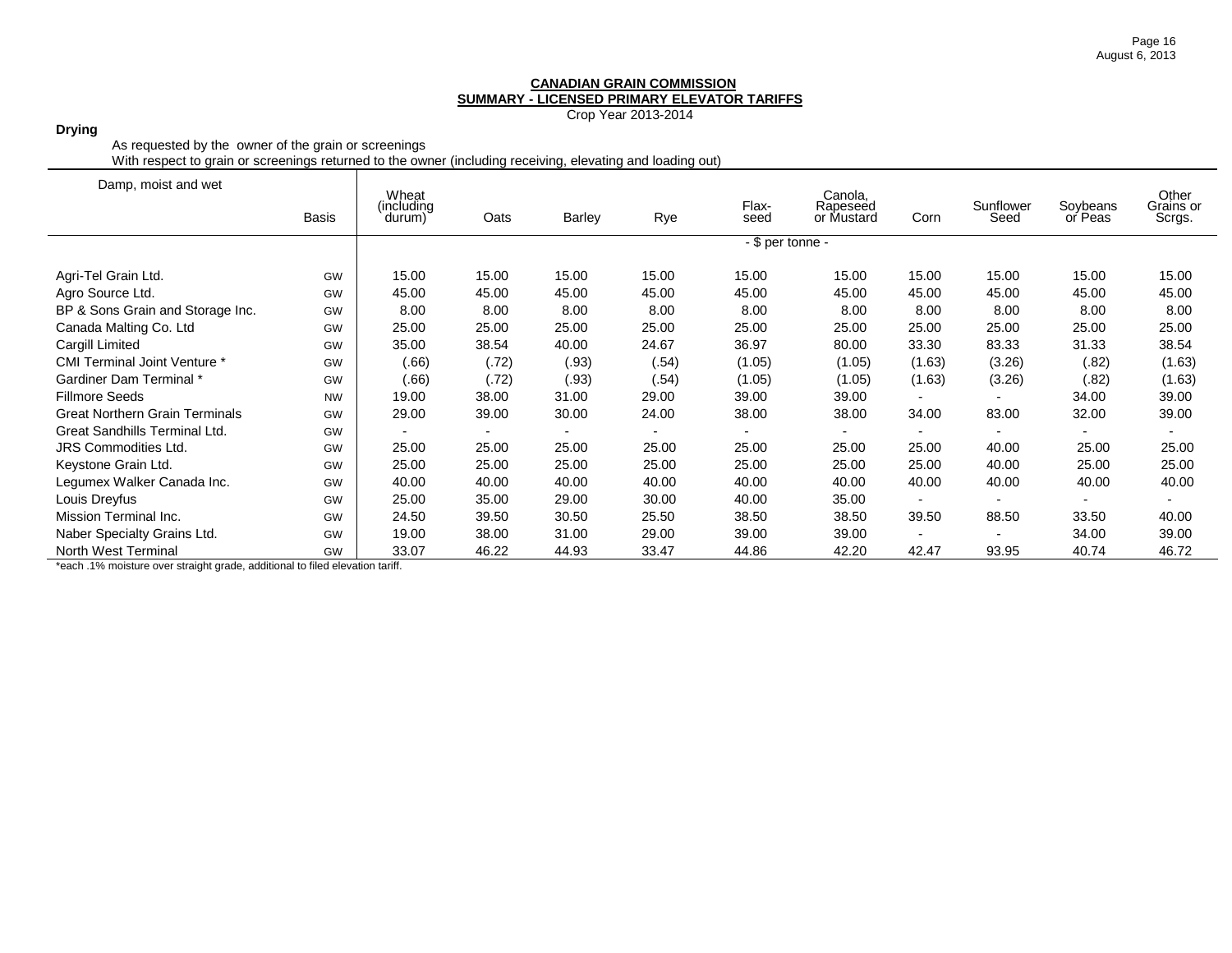Crop Year 2013-2014

## **Drying**

As requested by the owner of the grain or screenings

With respect to grain or screenings returned to the owner (including receiving, elevating and loading out)

| Damp, moist and wet                          |              |                                |                          |                |            |                  |                                   |        |                   |                     |                              |
|----------------------------------------------|--------------|--------------------------------|--------------------------|----------------|------------|------------------|-----------------------------------|--------|-------------------|---------------------|------------------------------|
|                                              | <b>Basis</b> | Wheat<br>(including)<br>durum) | Oats                     | Barley         | Rye        | Flax-<br>seed    | Canola,<br>Rapeseed<br>or Mustard | Corn   | Sunflower<br>Seed | Soybeans<br>or Peas | Other<br>Grains or<br>Scrgs. |
|                                              |              |                                |                          |                |            | - \$ per tonne - |                                   |        |                   |                     |                              |
| Parrish & Heimbecker Mb. Sk. & Ab.           | GW           | 27.50                          | 41.00 *                  | 42.00 $1/$     | 27.50      | 42.00            | 40.00                             | 37.50  | 90.00             | 33.00               | 42.00                        |
| Paterson Gr/Div of Paterson GlobalFoods Inc. |              |                                |                          |                |            |                  |                                   |        |                   |                     |                              |
|                                              | GW           | 23.99                          | 38.99                    | 29.99          | 24.99      | 37.99            | 37.99                             | 39.00  | 88.00             | 32.99               | 39.89                        |
| Prairie Pulse Inc.                           | GW           |                                |                          |                |            |                  |                                   |        |                   |                     | 100.00                       |
| <b>Prairie West Terminal</b>                 | GW           | $(3.89) +$                     | $(3.89) +$               | $(3.89) +$     | $(3.89) +$ | $(5.36)+$        | $(5.36)+$                         |        |                   |                     | $(3.89) +$                   |
| Richardson Pioneer Ltd.                      | GW           | 24.79                          | 39.88                    | 30.15          | 25.54      | 38.27            | 38.90                             | 34.53  | 86.25             | 32.43               | 39.88                        |
| Simpson Seeds Inc.                           | GW           | 60.00                          | 60.00                    | 60.00          | 60.00      | 100.00           | 100.00                            | 60.00  | 100.00            | 80.00               | 80.00                        |
| Toepfer Int'l, Western Grn & Proc.           | GW           | 120.00                         | 120.00                   | 120.00         | 120.00     | 120.00           | 120.00                            | 120.00 | 120.00            | 120.00              | 120.00                       |
| Tri Lake Agri. Ltd.                          | GW           | 24.79                          | 39.88                    | 30.15          | 25.54      | 38.27            | 38.90                             | 34.53  | 86.25             | 32.43               | 39.88                        |
| Vandaele Seeds Ltd.                          | GW           |                                | $\overline{\phantom{0}}$ | $\overline{a}$ | $***$      |                  |                                   |        |                   |                     |                              |
| Veikle Grain Ltd.                            | GW           | 45.00                          | 45.00                    | 45.00          | 45.00      | 45.00            | 45.00                             | 45.00  | 45.00             | 45.00               | 45.00                        |
| Viterra $++$                                 | GW           | (.66)                          | (.72)                    | (.93)          | (.54)      | (1.05)           | (1.05)                            | (1.63) | (3.26)            | (.82)               | (1.63)                       |
| Westmor Terminals Inc.                       | GW           | 23.00                          | 38.00                    | 30.00          | 25.00      | 37.00            | 37.00                             |        |                   | 32.00               | 39.00                        |
| Westlock Terminals (NGC) Ltd.                | GW           | 24.19                          | 39.70                    | 30.00          | 25.41      | 38.08            | 38.08                             | 34.36  | 85.83             | 32.27               | 39.70                        |
| Wetaskiwin Seed & Grain Co-op                | GW           | 35.00                          | 38.54                    | 40.00          | 24.67      | 36.97            | 45.00                             | 33.30  | 83.33             | 31.33               | 38.54                        |
| Weyburn Inland Terminals                     | GW           | $(3.50)$ <sup>+</sup>          | $(3.60)^+$               | $(2.55)^{+}$   | $(2.20)^+$ | $(4.93)^{+}$     | $(6.61)^+$                        |        |                   | $\blacksquare$      | $(2.50)^{4}$                 |
| Zeghers Seed Inc. ***                        | GW           |                                |                          |                |            |                  |                                   |        |                   |                     |                              |

+ = (each ½% of moisture over straight grade) - Additional to filed elevation tariff/

++each .1% moisture over straight grade, additional to filed elevation tariff.

\* Moisture % fee schedule available upon request

\*\*Grain Discount Schedule available upon request

\*\*\*Handled on negotiated basis

1/ Designated Barley - Parrish & Heimbecker – Mb. Sk. & Ab. \$32.00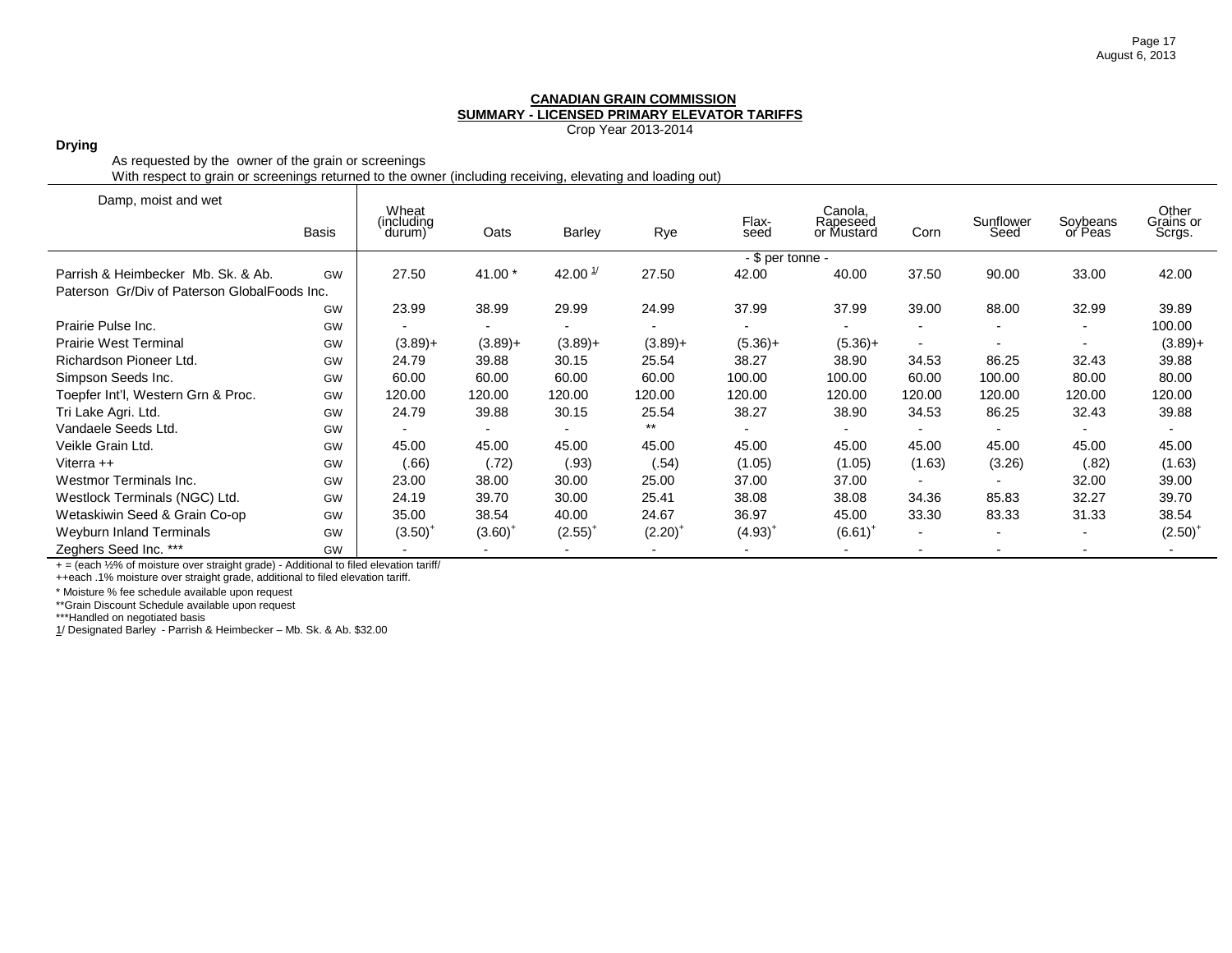Crop Year 2013-2014

**Drying**

As requested by the owner of the grain or screenings With respect to grain or screenings not returned to the owner

| Tough                                 |              |            |       |        |       |       |                  |                          |                          |                          |           |
|---------------------------------------|--------------|------------|-------|--------|-------|-------|------------------|--------------------------|--------------------------|--------------------------|-----------|
|                                       |              | Wheat      |       |        |       |       | Canola,          |                          |                          |                          | Other     |
|                                       |              | (including |       |        |       | Flax- | Rapeseed         |                          | Sunflower                | Soybeans                 | Grains or |
|                                       | <b>Basis</b> | durum)     | Oats  | Barley | Rye   | seed  | or Mustard       | Corn                     | Seed                     | or Peas                  | Scrgs.    |
|                                       |              |            |       |        |       |       | - \$ per tonne - |                          |                          |                          |           |
| Agri-Tel Grain Ltd.                   | GW           | 15.00      | 15.00 | 15.00  | 15.00 | 15.00 | 15.00            | 15.00                    | 15.00                    | 15.00                    | 15.00     |
| Agro Source Ltd.                      | GW           | 45.00      | 45.00 | 45.00  | 45.00 | 45.00 | 45.00            | 45.00                    | 45.00                    | 45.00                    | 45.00     |
| Canada Malting Co. Ltd.               | GW           | 10.00      | 10.00 | 10.00  | 10.00 | 10.00 | 10.00            | 10.00                    | 10.00                    | 10.00                    | 10.00     |
| Cargill Limited                       | GW           | 25.00      | 15.80 | 25.00  | 10.12 | 15.16 | 80.00            | 16.38                    | 34.17                    | 12.48                    | 15.80     |
| CMI Terminal Joint Venture ++         | GW           | (.55)      | (.52) | (.70)  | (.45) | (.77) | (.77)            | (1.09)                   | (2.17)                   | (.69)                    | (1.09)    |
| <b>Fillmore Seeds</b>                 | <b>NW</b>    | 11.00      | 30.00 | 23.00  | 21.00 | 31.00 | 31.00            |                          | $\overline{\phantom{0}}$ | 26.00                    | 31.00     |
| Gardiner Dam Terminal ++              | GW           | (.55)      | (.52) | (.70)  | (.45) | (.77) | (.77)            | (1.09)                   | (2.17)                   | (.69)                    | (1.09)    |
| <b>Great Northern Grain Terminals</b> | GW           | 19.00      | 18.00 | 19.00  | 16.00 | 16.00 | 19.00            | $\overline{\phantom{0}}$ | $\overline{\phantom{a}}$ | $\blacksquare$           | 24.00     |
| Great Sandhills Terminal Ltd.         | GW           |            |       |        |       |       |                  |                          | $\blacksquare$           | $\overline{\phantom{0}}$ |           |
| <b>JRS Commodities Ltd.</b>           | GW           | 10.00      | 10.00 | 10.00  | 10.00 | 10.00 | 10.00            | 10.00                    | 20.00                    | 10.00                    | 10.00     |
| Keystone Grain Ltd.                   | GW           | 10.00      | 10.00 | 10.00  | 10.00 | 10.00 | 10.00            | 10.00                    | 20.00                    | 10.00                    | 10.00     |
| Legumex Walker Canada Inc.            | GW           | 40.00      | 40.00 | 40.00  | 40.00 | 40.00 | 40.00            | 40.00                    | 40.00                    | 40.00                    | 40.00     |
| Mission Terminal Inc.                 | GW           | 11.50      | 16.50 | 12.50  | 11.50 | 16.50 | 16.50            | 17.50                    | 36.50                    | 13.50                    | 16.50     |
| Naber Specialty Grains Ltd.           | GW           | 11.00      | 30.00 | 23.00  | 21.00 | 31.00 | 31.00            |                          | $\blacksquare$           | 26.00                    | 31.00     |
| North West Terminal                   | GW           | 10.16      | 16.35 | 12.36  | 10.48 | 15.69 | 15.95            | 16.95                    | 35.37                    | 13.29                    | 16.35     |

++ = (each .1% of moisture over straight grade) Additional to filed elevation tariff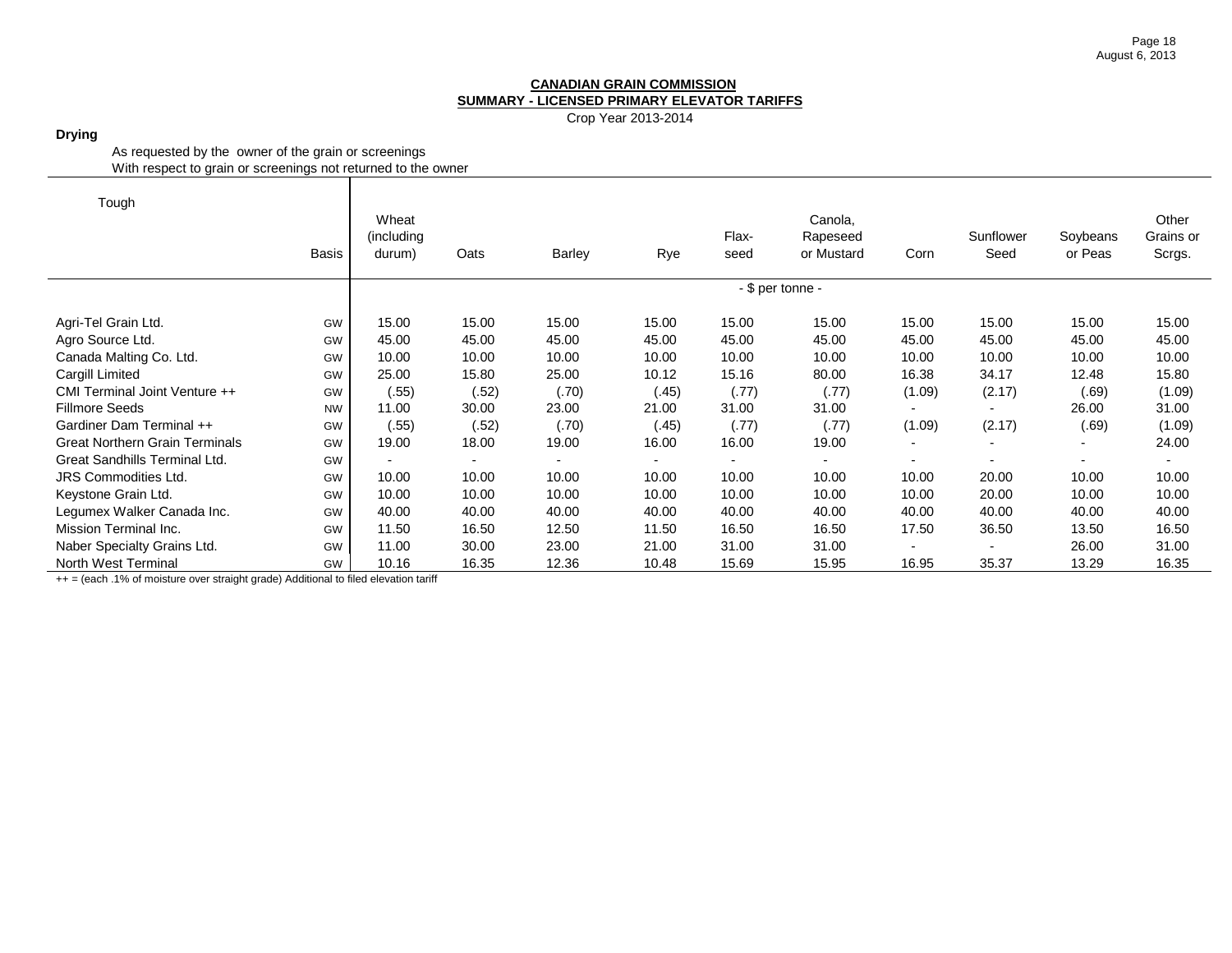Crop Year 2013-2014

**Drying**

As requested by the owner of the grain or screenings With respect to grain or screenings not returned to the owner

| Tough                                        |              |            |                          |               |                          |                  |                |                          |                          |                          |              |
|----------------------------------------------|--------------|------------|--------------------------|---------------|--------------------------|------------------|----------------|--------------------------|--------------------------|--------------------------|--------------|
|                                              |              | Wheat      |                          |               |                          |                  | Canola,        |                          |                          |                          | Other        |
|                                              |              | (including |                          |               |                          | Flax-            | Rapeseed       |                          | Sunflower                | Soybeans                 | Grains or    |
|                                              | <b>Basis</b> | durum)     | Oats                     | <b>Barley</b> | Rye                      | seed             | or Mustard     | Corn                     | Seed                     | or Peas                  | Scrgs.       |
|                                              |              |            |                          |               |                          | - \$ per tonne - |                |                          |                          |                          |              |
| Parrish & Heimbecker Mb. Sk. & Ab.           | GW           | 11.00      | 17.50 **                 | 13.00         | 11.50                    | 17.00            | 17.00          | 18.00                    | 36.00                    | 13.50                    | 17.00        |
| Paterson Gr/Div of Paterson GlobalFoods Inc. |              |            |                          |               |                          |                  |                |                          |                          |                          |              |
|                                              | GW           | 10.99      | 15.99                    | 12.00         | 10.99                    | 15.99            | 15.99          | 17.00                    | 36.00                    | 12.99                    | 15.99        |
| Prairie Pulse Inc.                           | GW           |            |                          |               |                          |                  |                |                          |                          | ٠                        | 60.00        |
| <b>Prairie West Terminal</b>                 | GW           | $(3.89) +$ | $(3.89)+$                | $(3.89) +$    | $(3.89)+$                | $(5.36) +$       | $(5.36)+$      | $\overline{\phantom{a}}$ |                          |                          | $(3.89) +$   |
| Richardson Pioneer Ltd.                      | GW           | 10.16      | 16.35                    | 12.36         | 10.48                    | 15.69            | 15.95          | 16.95                    | 35.37                    | 13.29                    | 16.35        |
| Simpson Seeds Inc.                           | GW           | 40.00      | 40.00                    | 40.00         | 40.00                    | 80.00            | 80.00          | 40.00                    | 80.00                    | 60.00                    | 60.00        |
| Toepfer Int'l, Western Grn & Proc.           | GW           | 60.00      | 60.00                    | 60.00         | 60.00                    | 60.00            | 60.00          | 60.00                    | 60.00                    | 60.00                    | 60.00        |
| Tri Lake Agri. Ltd.                          | GW           | 10.16      | 16.35                    | 12.36         | 10.48                    | 15.69            | 15.95          | 16.95                    | 35.37                    | 13.29                    | 16.35        |
| Vandaele Seeds Ltd.                          | GW           |            |                          |               | $^{+++}$                 |                  | $\blacksquare$ |                          |                          | ۰                        |              |
| Veikle Grain Ltd.                            | GW           | 60.00      | 60.00                    | 60.00         | 60.00                    | 60.00            | 60.00          | 60.00                    | 60.00                    | 60.00                    | 60.00        |
| Ventures West Processors Ltd.                | GW           |            |                          |               | $\overline{\phantom{a}}$ |                  |                |                          |                          |                          | 20.00        |
| Viterra $++$                                 | GW           | (.55)      | (.52)                    | (.70)         | (.45)                    | (.77)            | (.77)          | (1.09)                   | (2.17)                   | (.69)                    | (1.09)       |
| Westmor Terminals Inc.                       | GW           | 9.75       | 16.25                    | 12.25         | 10.50                    | 15.00            | 15.50          | $\blacksquare$           | $\overline{\phantom{a}}$ | 12.50                    | 15.75        |
| Westlock Terminals (NGC) Ltd.                | GW           | 9.93       | 16.27                    | 12.30         | 10.42                    | 15.61            | 15.87          | 16.87                    | 35.20                    | 12.85                    | 16.27        |
|                                              |              |            |                          | 25.00         | 10.12                    |                  |                |                          |                          |                          |              |
| Wetaskiwin Seed & Grain Co-op                | GW           | 25.00      | 15.80                    |               |                          | 15.16            | 30.00          | 16.38                    | 34.17                    | 12.48                    | 15.80        |
| Weyburn Inland Terminals                     | GW           | $(3.50)^+$ | $(3.60)^+$               | $(2.55)^+$    | $(2.20)$ <sup>+</sup>    | $(4.93)^{+}$     | $(6.61)^+$     | $\overline{\phantom{a}}$ | $\overline{\phantom{a}}$ | -                        | $(2.50)^{+}$ |
| Zeghers Seed Inc. *                          | GW           |            | $\overline{\phantom{0}}$ |               |                          |                  |                | $\overline{\phantom{a}}$ |                          | $\overline{\phantom{0}}$ |              |

+ = (each ½% of moisture over straight grade) - Additional to filed elevation tariff

++ = (each .1% of moisture over straight grade) Additional to filed elevation tariff

+++ Grain Discount Schedule available upon request

\*Handled on negotiated basis

\*\*Moisture % fee schedule available upon request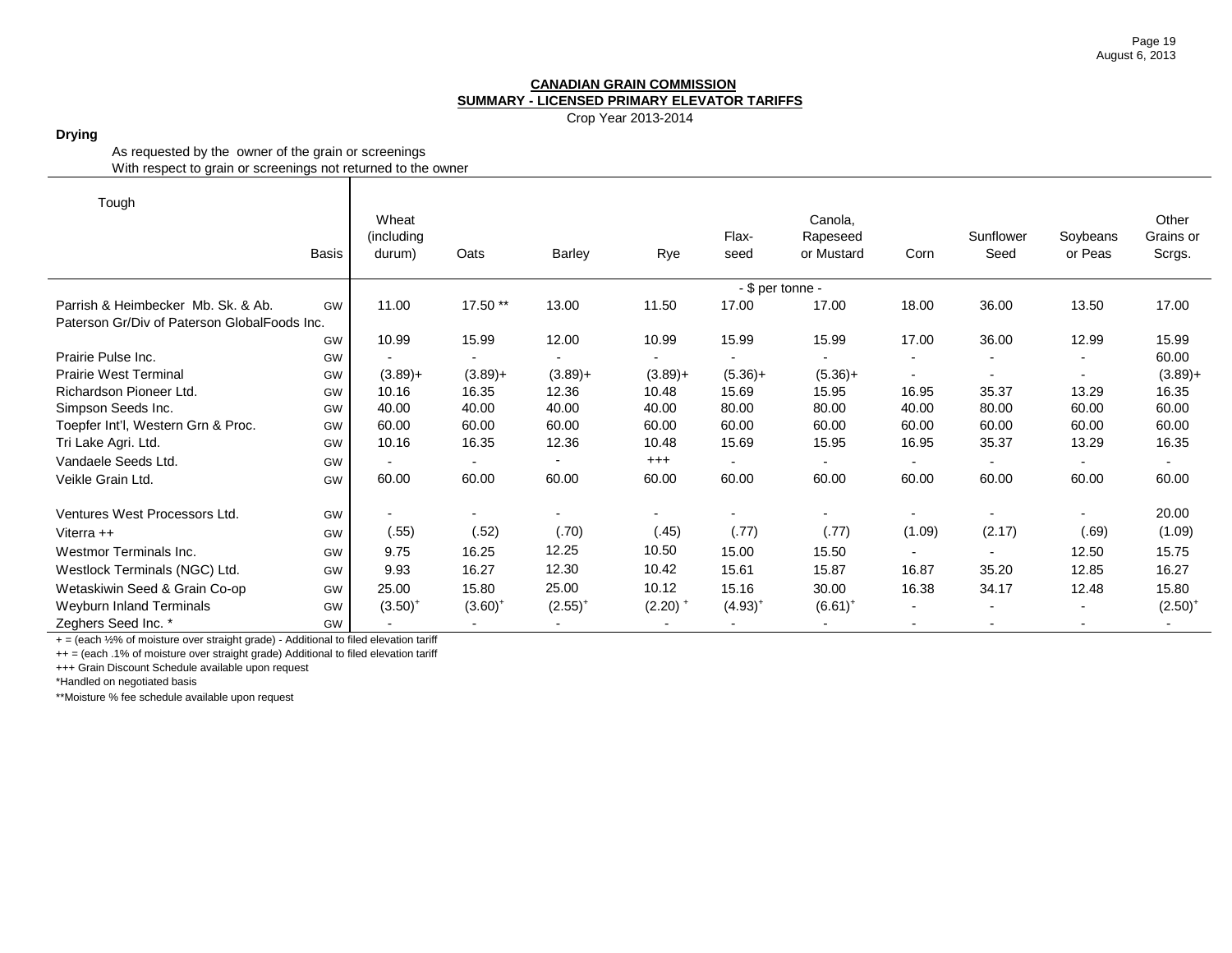Crop Year 2013-2014

## **Drying**

As requested by the owner of the grain or screenings With respect to grain or screenings not returned to the owner

| Damp, moist and wet                   |              | Wheat                 |       |               |       |                  |                                   |        |                   |                          |                              |
|---------------------------------------|--------------|-----------------------|-------|---------------|-------|------------------|-----------------------------------|--------|-------------------|--------------------------|------------------------------|
|                                       | <b>Basis</b> | (including)<br>durum) | Oats  | <b>Barley</b> | Rye   | Flax-<br>seed    | Canola,<br>Rapeseed<br>or Mustard | Corn   | Sunflower<br>Seed | Soybeans<br>or Peas      | Other<br>Grains or<br>Scrgs. |
|                                       |              |                       |       |               |       | - \$ per tonne - |                                   |        |                   |                          |                              |
|                                       |              |                       |       |               |       |                  |                                   |        |                   |                          |                              |
| Agri-Tel Grain Ltd.                   | GW           | 15.00                 | 15.00 | 15.00         | 15.00 | 15.00            | 15.00                             | 15.00  | 15.00             | 15.00                    | 15.00                        |
| Agro Source Ltd.                      | GW           | 45.00                 | 45.00 | 45.00         | 45.00 | 45.00            | 45.00                             | 45.00  | 45.00             | 45.00                    | 45.00                        |
| Canada Malting Co. Ltd.               | GW           | 15.00                 | 15.00 | 15.00         | 15.00 | 15.00            | 15.00                             | 15.00  | 15.00             | 15.00                    | 15.00                        |
| Cargill Limited                       | GW           | 30.00                 | 20.55 | 30.00         | 13.16 | 19.72            | 80.00                             | 21.30  | 44.94             | 16.71                    | 20.55                        |
| CMI Terminal Joint Venture ++         | GW           | (.66)                 | (.72) | (.93)         | (.54) | (1.05)           | (1.05)                            | (1.63) | (3.26)            | (.82)                    | (1.63)                       |
| Gardiner Dam Terminal ++              | GW           | (.66)                 | (.72) | (.93)         | (.54) | (1.05)           | (1.05)                            | (1.63) | (3.26)            | (.82)                    | (1.63)                       |
| <b>Fillmore Seeds</b>                 | <b>NW</b>    | 15.00                 | 34.00 | 27.00         | 25.00 | 35.00            | 35.00                             |        |                   | 30.00                    | 35.00                        |
| <b>Great Northern Grain Terminals</b> | GW           | 24.00                 | 22.00 | 22.00         | 18.00 | 23.00            | 25.00                             | $\sim$ |                   | $\overline{\phantom{a}}$ | 25.00                        |
| Great Sandhills Terminal Ltd.         | GW           |                       |       |               |       |                  |                                   |        |                   |                          |                              |
| <b>JRS Commodities Ltd.</b>           | GW           | 15.00                 | 15.00 | 15.00         | 15.00 | 15.00            | 15.00                             | 15.00  | 20.00             | 15.00                    | 15.00                        |
| Keystone Grain Ltd.                   | GW           | 15.00                 | 15.00 | 15.00         | 15.00 | 15.00            | 15.00                             | 15.00  | 20.00             | 15.00                    | 15.00                        |
| Legumex Walker Canada Inc.            | GW           | 40.00                 | 40.00 | 40.00         | 40.00 | 40.00            | 40.00                             | 40.00  | 40.00             | 40.00                    | 40.00                        |
| Mission Terminal Inc.                 | GW           | 13.50                 | 22.50 | 16.50         | 14.50 | 22.50            | 21.50                             | 22.50  | 48.50             | 18.50                    | 22.50                        |
| Naber Specialty Grains Ltd.           | GW           | 15.00                 | 34.00 | 27.00         | 25.00 | 35.00            | 35.00                             |        |                   | 30.00                    | 35.00                        |
| North West Terminal                   | GW           | 13.22                 | 21.27 | 16.08         | 13.62 | 20.41            | 20.75                             | 22.02  | 46.00             | 17.29                    | 21.27                        |

++ = (each .1% of moisture over straight grade) Additional to filed elevation tariff.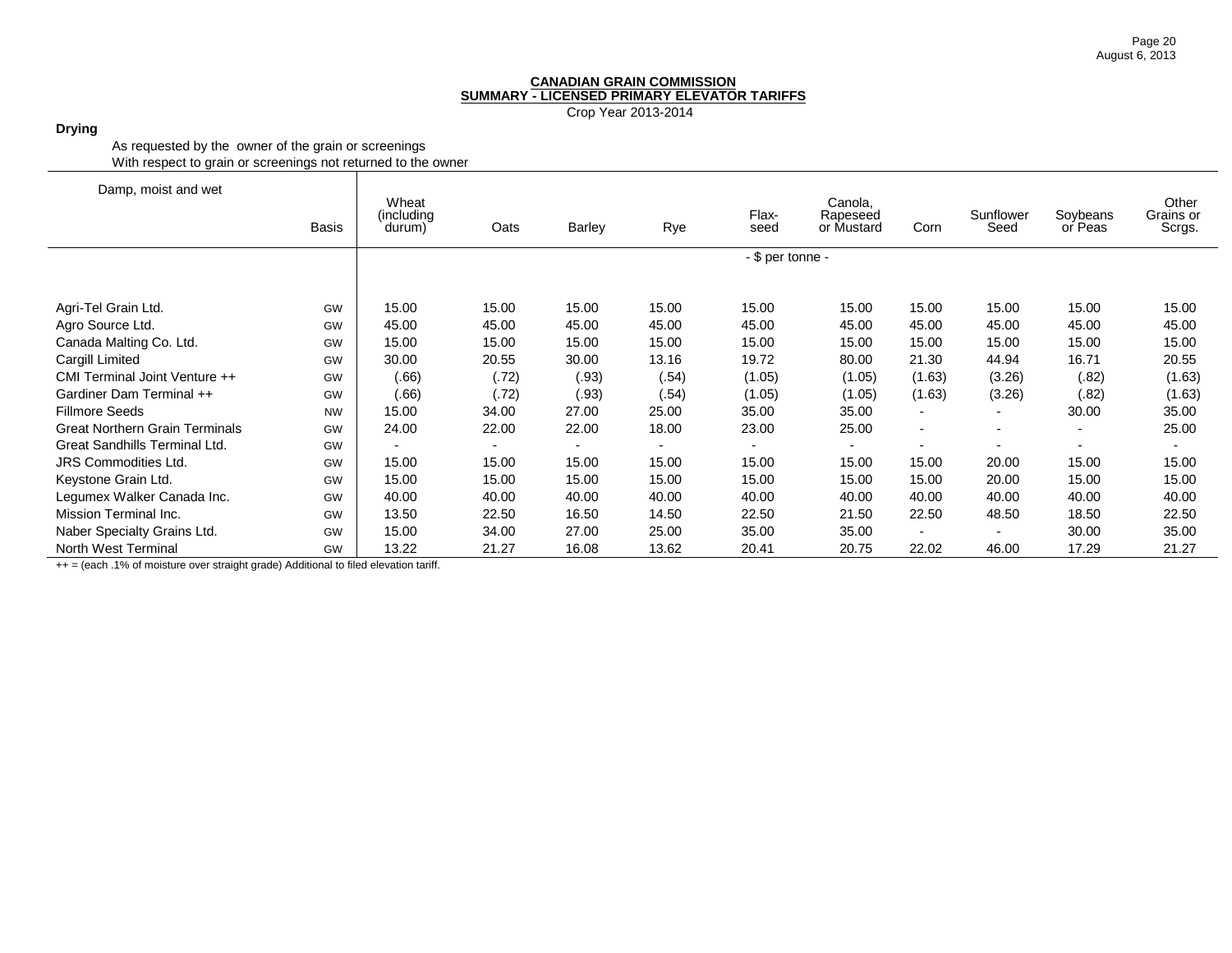Crop Year 2013-2014

#### **Drying**

As requested by the owner of the grain or screenings With respect to grain or screenings not returned to the owner

| Damp, moist and wet                          |       | Wheat                |             |              |                       |                  | Canola,                  |                          |                   |                     | Other               |
|----------------------------------------------|-------|----------------------|-------------|--------------|-----------------------|------------------|--------------------------|--------------------------|-------------------|---------------------|---------------------|
|                                              | Basis | (including<br>durum) | Oats        | Barley       | Rye                   | Flax-<br>seed    | Rapeseed<br>or Mustard   | Corn                     | Sunflower<br>Seed | Soybeans<br>or Peas | Grains or<br>Scrgs. |
|                                              |       |                      |             |              |                       | - \$ per tonne - |                          |                          |                   |                     |                     |
| Parrish & Heimbecker                         | GW    |                      |             |              |                       |                  |                          |                          |                   |                     |                     |
| Manitoba/Saskatchewan                        |       | 14.00                | 25.00***    | 16.50        | 14.00                 | 23.50            | 23.50                    | 25.00                    | 50.00             | 18.00               | 23.00               |
| Alberta                                      |       | $(2.50)$ **          | $(2.50)$ ** | $(2.50)$ **  | $(2.50)$ **           | $(2.50)$ **      | $(2.50)$ **              | 23.00                    | 46.00             | 17.00               | 21.00               |
| Paterson Gr/Div of Paterson GlobalFoods Inc. |       |                      |             |              |                       |                  |                          |                          |                   |                     |                     |
|                                              | GW    | 12.99                | 21.99       | 15.99        | 13.99                 | 21.99            | 21.00                    | 21.99                    | 48.00             | 17.99               | 21.99               |
| Prairie Pulse Inc.                           | GW    |                      |             |              |                       |                  |                          |                          |                   | -                   | 100.00              |
| <b>Prairie West Terminal</b>                 | GW    | $(3.89) +$           | $(3.89) +$  | $(3.89) +$   | $(3.89) +$            | $(5.36) +$       | $(5.36)+$                | $\overline{\phantom{a}}$ |                   |                     | $(3.89) +$          |
| Richardson Pioneer Ltd.                      | GW    | 13.22                | 21.27       | 16.08        | 13.62                 | 20.41            | 20.75                    | 22.05                    | 46.00             | 17.29               | 21.27               |
| Roy Legumex Inc.                             | GW    | 35.00                | 35.00       | 35.00        | 35.00                 | 35.00            | 35.00                    | 35.00                    | 35.00             | 35.00               | 35.00               |
| Simpson Seeds Inc.                           | GW    | 60.00                | 60.00       | 60.00        | 60.00                 | 100.00           | 100.00                   | 60.00                    | 100.00            | 80.00               | 80.00               |
| Toepfer Int'l, Western Grn & Proc.           | GW    | 120.00               | 120.00      | 120.00       | 120.00                | 120.00           | 120.00                   | 120.00                   | 120.00            | 120.00              | 120.00              |
| Tri Lake Agri. Ltd.                          | GW    | 13.22                | 21.27       | 16.08        | 13.62                 | 20.41            | 20.75                    | 22.05                    | 46.00             | 17.29               | 21.27               |
| Vandaele Seeds Ltd.                          | GW    |                      |             |              | $^{+++}$              |                  | $\overline{\phantom{a}}$ |                          |                   |                     |                     |
| Veikle Grain Ltd.                            | GW    | 45.00                | 45.00       | 45.00        | 45.00                 | 45.00            | 45.00                    | 45.00                    | 45.00             | 45.00               | 45.00               |
| Ventures West Processors Ltd.                | GW    |                      |             |              |                       |                  | $\overline{\phantom{0}}$ |                          |                   |                     | 40.00               |
| Viterra ++                                   | GW    | (0.66)               | (.72)       | (.93)        | (.54)                 | (1.05)           | (1.05)                   | (1.63)                   | (3.26)            | (.82)               | (1.63)              |
| Westmor Terminals Inc.                       | GW    | 12.50                | 21.50       | 15.50        | 13.50                 | 20.00            | 20.50                    |                          |                   | 17.25               | 20.50               |
| Westlock Terminals (NGC) Ltd.                | GW    | 12.91                | 21.17       | 16.01        | 13.55                 | 20.31            | 20.31                    | 21.94                    | 45.77             | 17.21               | 21.17               |
| Wetaskiwin Seed & Grain Co-op                | GW    | 30.00                | 20.55       | 30.00        | 13.16                 | 19.72            | 35.00                    | 21.30                    | 44.94             | 16.71               | 20.55               |
| <b>Weyburn Inland Terminals</b>              | GW    | $(3.50)^+$           | $(3.60)^+$  | $(2.55)^{+}$ | $(2.20)$ <sup>+</sup> | $(4.93)^{+}$     | $(6.61)^+$               | $\blacksquare$           |                   |                     | $(2.50)^+$          |
| Zeghers Seed Inc. *                          | GW    |                      |             |              |                       |                  | $\overline{\phantom{a}}$ |                          |                   |                     |                     |

\*Handled on negotiated basis\*\* =(each 1.0% of moisture over tough grade)

\*\*\* Moisture % fee schedule available upon request

+ = (each ½% of moisture over straight grade) - Additional to filed elevation tariff

++ = (each .1% of moisture over straight grade) Additional to filed elevation tariff

+++Grain Discount Schedule available upon request